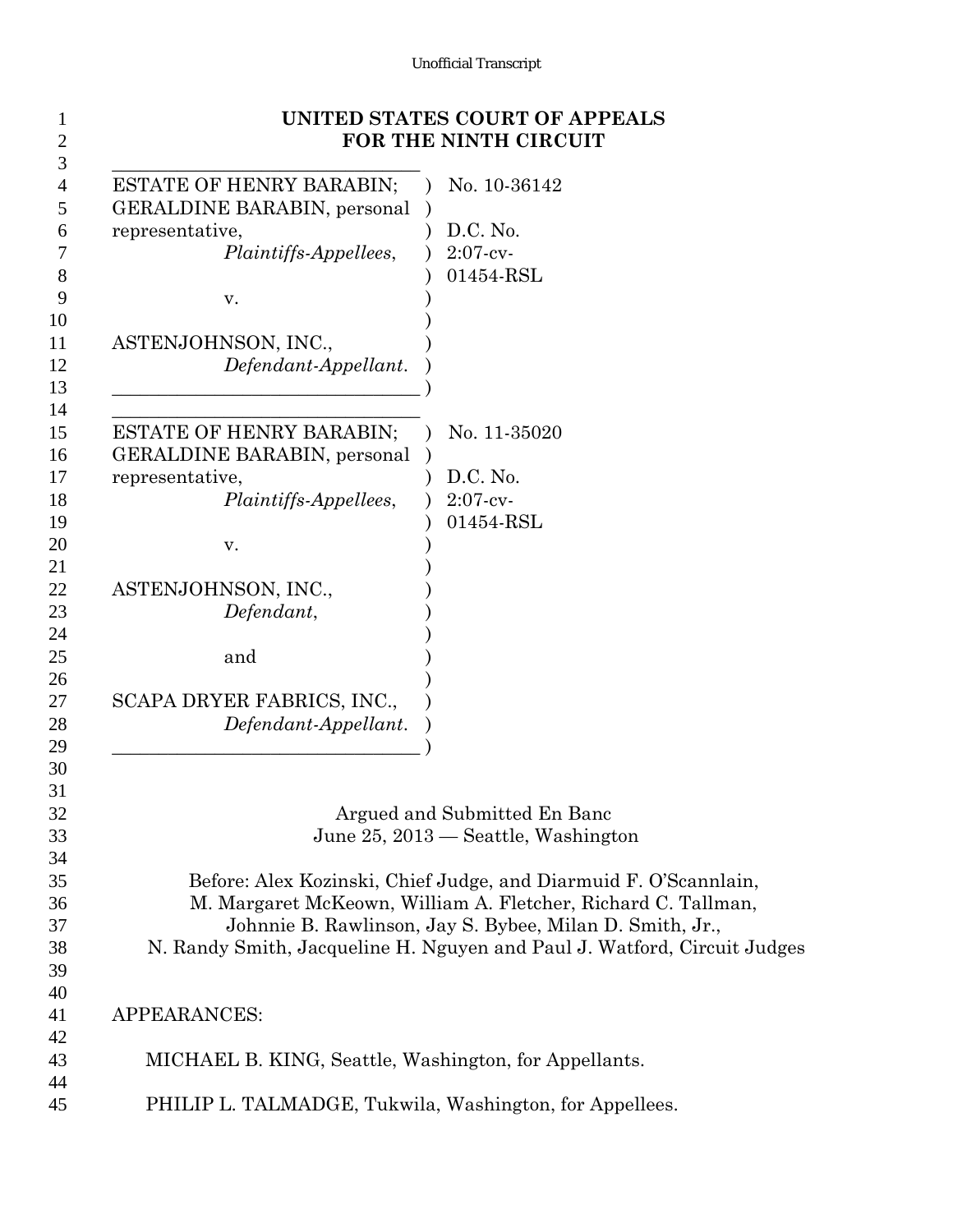| $\mathbf{1}$   | [0:00]                                                                                                    |
|----------------|-----------------------------------------------------------------------------------------------------------|
| $\overline{2}$ | <b>COURT STAFF:</b> The Court of Appeals for the Ninth Circuit is now in session.                         |
| 3              | <b>CHIEF JUDGE KOZINSKI:</b> Good afternoon. Please be seated. We're here for the en banc                 |
| $\overline{4}$ | argument in Barabin versus AstenJohnson. Counsel ready?                                                   |
| 5              | <b>MR. KING:</b> May it please the Court. My name's Michael King. I'm here on behalf of the               |
| 6              | defendant and respondent Asten. Mr. Gilbreath [gesturing], who's with me at counsel table, is             |
| 7              | here on behalf of the defendant and respondent Scapa. I'll be doing the argument for both of our          |
| 8              | clients.                                                                                                  |
| 9              | The three-judge panel correctly concluded that the district court abused its discretion by                |
| 10             | failing to do <i>Daubert</i> balancing but, evidently feeling constrained by this Court's decision in     |
| 11             | Mukhtar, the panel did not reach the merits and resolve those, but instead vacated, ordered a new         |
| 12             | trial, and sent the <i>Daubert</i> issues back for the gate keeping that didn't happen the first time.    |
| 13             | The question of [1:00] relief in this case is not controlled by <i>Mukhtar</i> . This Court may, and      |
| 14             | should, reach the <i>Daubert</i> merits. And we believe that when you do, you will be persuaded           |
| 15             | ultimately that the defendants are entitled to a judgment as a matter of law. I will address first the    |
| 16             | procedural issues presented by the <i>Mukhtar</i> question, and then deal with the <i>Daubert</i> merits. |
| 17             | Now, turning to the procedural issues. <i>Mukhtar</i> does not control this — the issue of relief in      |
| 18             | this case — because in <i>Mukhtar</i> , the defendant was seeking only a new trial. We are seeking        |
| 19             | judgment as matter of law. Now, the right of the circuit courts of appeals to grant judgment as a         |
| 20             | matter of law is firmly established and has been ever since the United States Supreme Court               |
| 21             | resolved that question in Neely versus Martin in 1967.                                                    |
| 22             | Thirty-three years later, the Supreme Court in Weisgram held that the circuit courts could                |
| 23             | grant such relief after having determined that the district court had erred in the admission of           |
| 24             | expert testimony. They were not required to remand the choice between judgment as matter of               |
| 25             | law and new trial back to the district court to decide. As the Supreme Court explained [2:00] in          |
| 26             | Weisgram, it's a question of exercising appellate discretion — asking yourself: "Is the district          |
| 27             | court in a superior position to resolve the question there, of the choice between judgment as a           |

matter of law or new trial?"

 **JUDGE RAWLINSON**: So counsel, are you asking us to actually engage in the *Daubert* analysis here on appeal?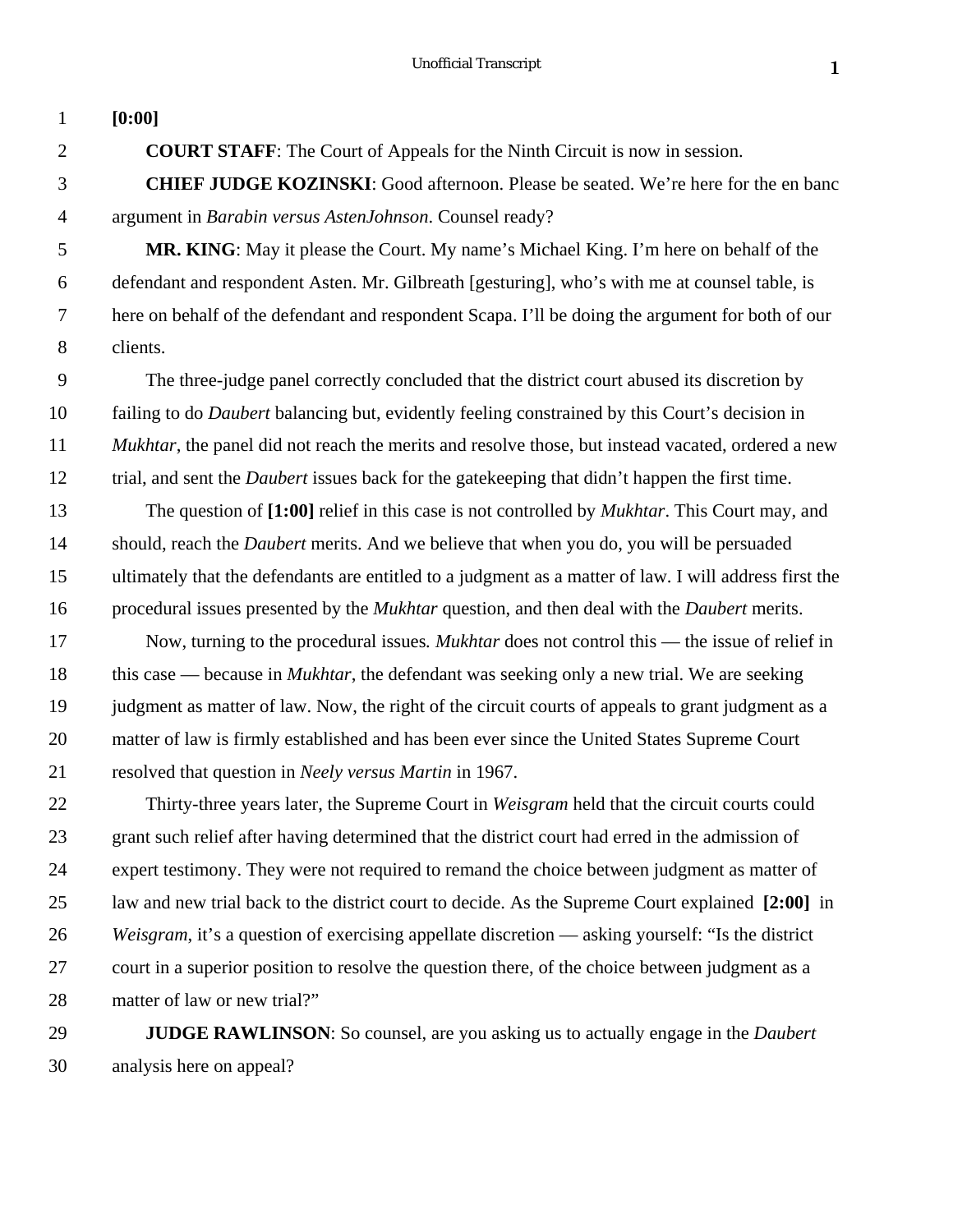| $\mathbf{1}$   | <b>MR. KING:</b> Absolutely, I am your Honor. Because — and I will now address this point —                       |
|----------------|-------------------------------------------------------------------------------------------------------------------|
| $\overline{2}$ | this district court's not in a superior position here, and if it's not in a superior position here, I             |
| 3              | think that Neely and Weisgram, building on Neely, made clear that there's a powerful reason for                   |
| $\overline{4}$ | you to do it now because —                                                                                        |
| 5              | <b>JUDGE FLETCHER:</b> Let me ask you this. Over here. [Gesturing.]                                               |
| 6              | MR. KING: Thank you, your Honor.                                                                                  |
| 7              | <b>JUDGE FLETCHER:</b> Judge Fletcher. Let me ask it this way. We would $-$ if there had                          |
| $8\,$          | been a Daubert hearing in the district court, we would review that for abuse of discretion. Is that               |
| 9              | right?                                                                                                            |
| 10             | MR. KING: Yes, $I$ —                                                                                              |
| 11             | <b>JUDGE FLETCHER:</b> In order for us to go, then, where you want us to go, we would have                        |
| 12             | to conclude that if there <i>had</i> been a <i>Daubert</i> hearing, and if information had come out of which      |
| 13             | [3:00] we're not necessarily aware of at this time, it would have been abuse of discretion for the                |
| 14             | district judge to admit it. That's a pretty big jump for you to ask us to make.                                   |
| 15             | <b>MR. KING:</b> I don't think so your Honor, because all I'm asking you to do is to take the                     |
| 16             | <i>Neely</i> principle and <i>Weisgram</i> and apply it to this analysis. Just ask the question: "Is the district |
| 17             | court now still in a superior position?" It presumptively was when the record was first being                     |
| 18             | developed below, but the record's fully developed now. So is the district court in a superior                     |
| 19             | position to do what if failed to do last time? No. There are three reasons.                                       |
| 20             | <b>JUDGE WATFORD:</b> Counsel before you go.                                                                      |
| 21             | MR. KING: Yes, your Honor.                                                                                        |
| 22             | <b>Court:</b> To the three reasons, can I just ask one question: Did you make this argument to the                |
| 23             | three-judge panel, or is this a rehearing [unintelligible]?                                                       |
| 24             | MR. KING: Oh yes, absolutely, this is in our briefs. I mean, our push was: District court                         |
| 25             | didn't do <i>Daubert</i> balancing, and now we gotta deal with the issue; that's error; the burden's on           |
| 26             | them to establish harmlessness. And we laid out the case for why these experts shouldn't have                     |
| 27             | been allowed, and we asked for judgment as a matter of law, and it was all laid out — it was                      |
| 28             | based on Weisgram. I think Judge Rawlinson would confirm that.                                                    |
| 29             | <b>JUDGE RAWLINSON:</b> I was there, but this argument was not your main argument as I                            |
| 30             | recall. But, in any event, [4:00] if we disagree with you that <i>Mukhtar</i> does not apply, where does          |
| 31             | that leave you?                                                                                                   |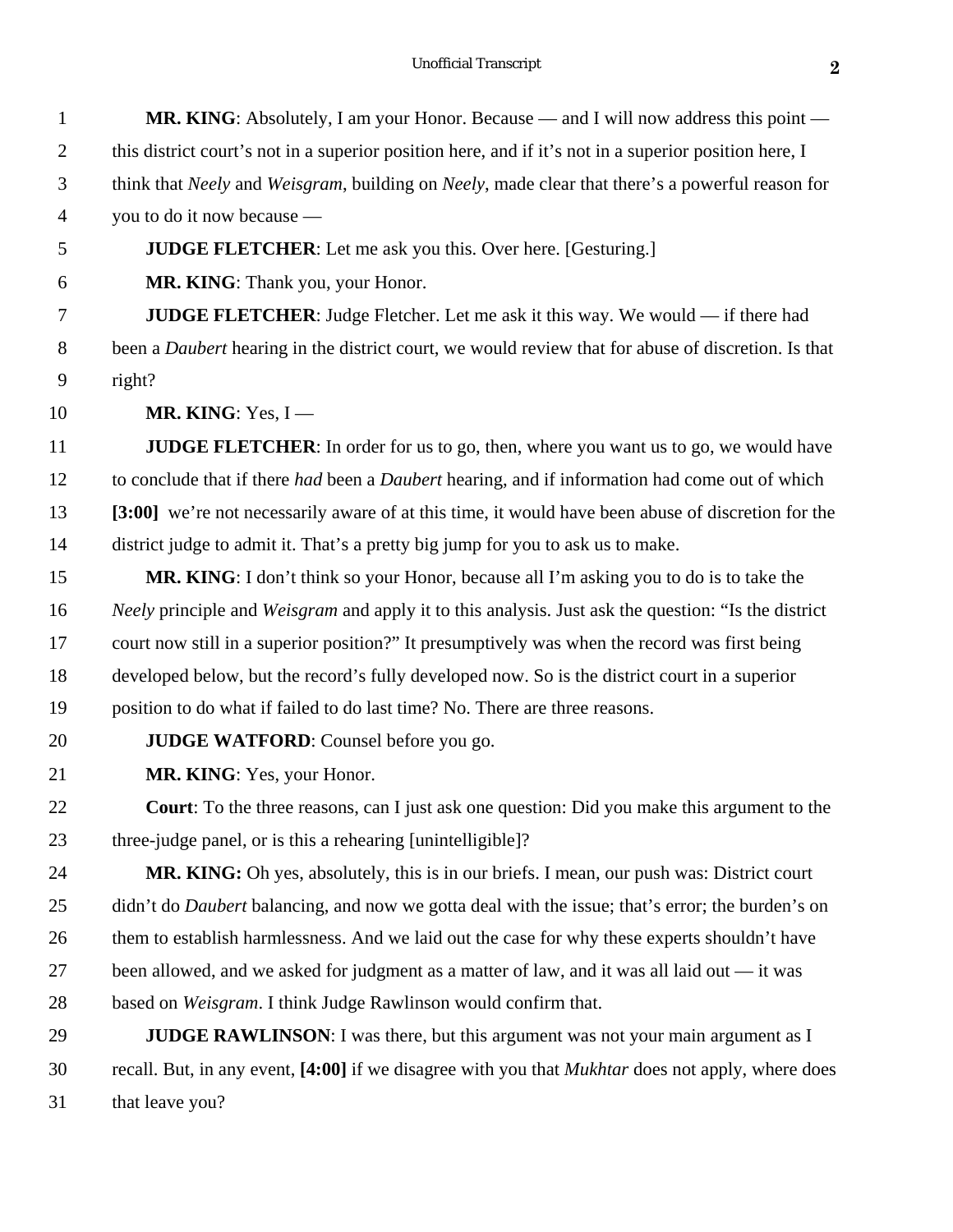| $\mathbf{1}$    | <b>MR. KING</b> : Well, if <i>Mukhtar</i> doesn't apply, then I think you should do what the panel did.     |
|-----------------|-------------------------------------------------------------------------------------------------------------|
| 2               | But if <i>Mukhtar</i> does apply, you should do what the panel did. But <i>Mukhtar</i> doesn't apply. First |
| 3               | of all, you've got a record that is fully developed on this issue. There was a massive motion in            |
| $\overline{4}$  | <i>limine</i> exercise. Those two white notebooks [pointing] are the record that was developed. There       |
| $5\overline{)}$ | is no indication — there's never been an indication from the plaintiffs — that they think, oh,              |
| 6               | "somehow it was an incomplete process and we need to go back to do more." Second, the issues                |
| $\tau$          | were thoroughly ventilated again during the course of the trial because we had to try the <i>Daubert</i>    |
| 8               | issues to the jury.                                                                                         |

**JUDGE RANDY SMITH**: If you would, if you would, counsel —

**MR. KING**: Yes, Your Honor.

 **JUDGE RANDY SMITH**: Would you go to *Mukhtar*. It seems to me that when I review the *Mukhtar* decision, it seems as if the *Mukhtar* panel said (a) there wasn't a decision made, and then went to a harmless-error review. And said, **[5:00]** "this is not harmless error and therefore we're gonna have a new trial."

**MR. KING** : They did.

**JUDGE RANDY SMITH**: In other words, what they said was, "Well, we don't think they made a correct decision here. We don't think the district court ever said what they should have said, or ever gave it what it needed to do." But then they went to the further analysis: "Well if the district court abused its discretion by *not* making a decision, then we have to determine if there's harmless error."

 Are you suggesting that that's what *we* should do? I mean, it seems to me that there are two ways to look at this. One is, should I engage in a *Daubert* review, which I'm not exactly anxious to do. [Chuckling amid audience.] But the second is, well, if the *Daubert* review was not done, should I then say: "Is there harmless error?" Because in **[6:00]** every *other* evidentiary decision that I make, if the decision is not done right — and it wasn't, or you're arguing that it wasn't, it 26 seems to me they say it wasn't — then I go to harmless-error review and, therefore —

**MR. KING**: You look at the evidence.

**JUDGE RANDY SMITH**: Well, I say does this evidence — if this evidence sway the jury, or there is there enough evidence outside there otherwise that this didn't make any difference? **MR. KING**: And this evidence is the plaintiff's case. It's just like in *Weisgram*.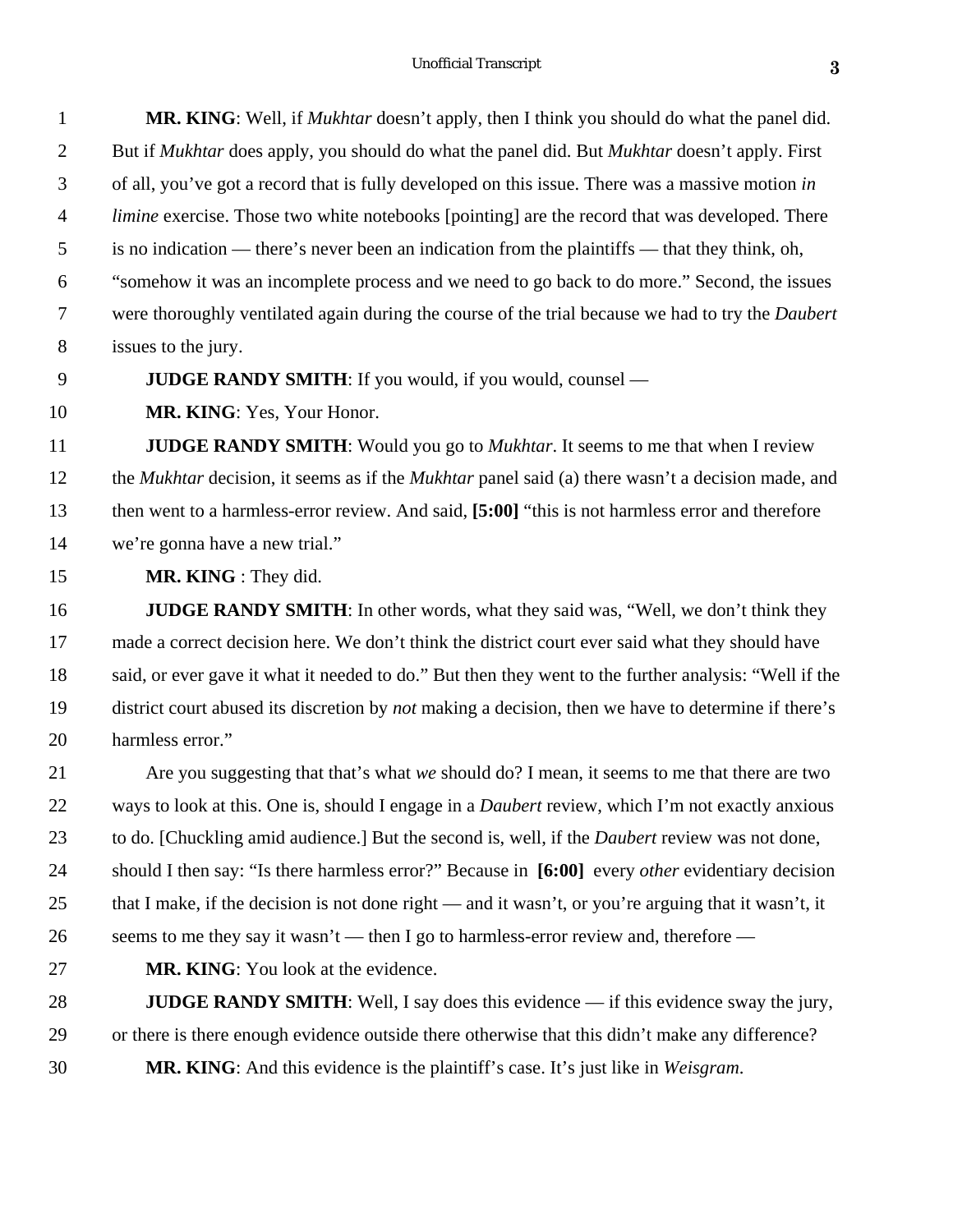- **JUDGE RANDY SMITH**: You didn't answer my question. I'm not talking whether it is. Are you asking me to undertake harmless-error review? Are you asking me to take a *Daubert* analysis?
- **MR. KING**: I'm asking you to do a harmless-error analysis, which means you will be looking at these experts and evaluating their admissibility under *Daubert*.

 **JUDGE RANDY SMITH**: Well, just a minute. That's not exactly what, what a harmless- error review does! We're not talking then, in harmless-error analysis, with reliability. **[7:00]** We're not talking about whether they have relevance. We're saying: "Is it harmless given all that was in the case?"

**MR. KING**: The only thing that was in this case that got them to the jury were these experts. And it is harm*ful*, and not harmless, because if the *Daubert* analysis is done — and that *is* the harmless-error inquiry that's triggered in this case. The analysis wasn't done, there wasn't gatekeeping. And *if* you do that analysis, you're perfectly well in a position to conclude that Millette shouldn't have come in, Cohen shouldn't have come in, Brodkin shouldn't have come in, and we're done with this case.

 Now, the reason *Mukhtar* doesn't apply, Your Honor, is because — and Judge O'Scannlain I think will recall this; I had to check the briefs to make sure — the defendant, appellant, in that case wasn't *asking* for judgment as a matter of law. It was *only* a question of new trial. Was it going to be ordered flat out by the circuit court, or was there going to be a remand for reconsideration of the evidence, and *possibly* an order **[8:00]** for a new trial? We are dealing with the *Neely*, *Weisgram* situation. We are asking for judgment as a matter of law. That *was* our first relief thrust, request in our briefing, which is before and which was before the panel.

 **JUDGE TALLMAN**: But Mr. King, in *Mukhtar*, weren't we implicitly deciding that not only did the district court err in not conducting a *Daubert* analysis, had it done so it would have excluded the expert's testimony as unreliable, and therefore we granted the appellant's request 26 for a new trial, which is what they asked for? Are you asking us to do exactly the same thing here?

**MR. KING**: No. I — in that case, there wasn't any *express* analysis that experts should've been included. There were concerns expressed about the expert, and the issue was sent back. **JUDGE TALLMAN**: I agree with you. But how can we make a harmless-error analysis unless we decide that the evidence should never have come in? Otherwise, **[9:00]** it doesn't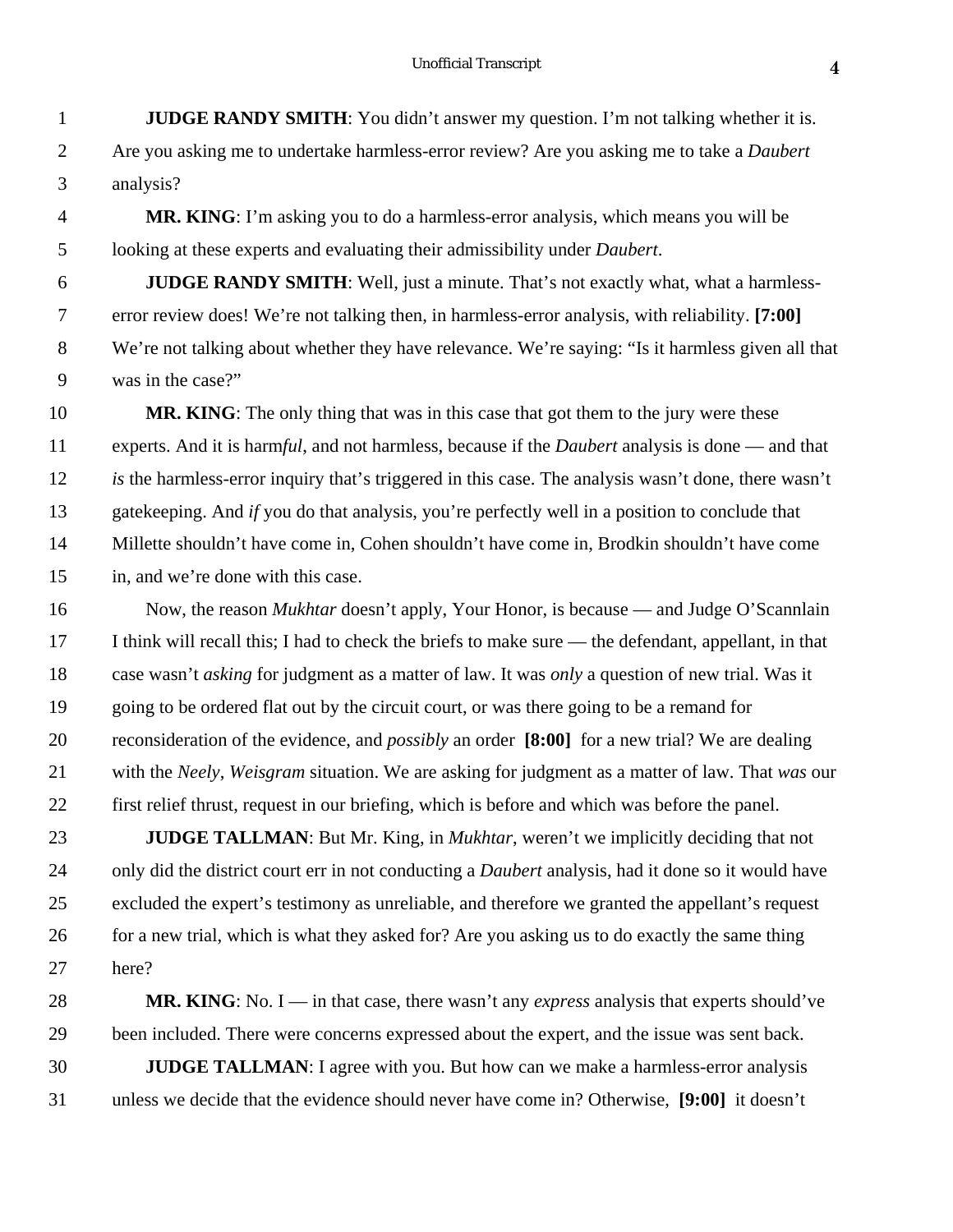make any sense to remand it for a new trial.

 **MR. KING**: Your Honor,what's the material difference between the *Weisgram* situation, where the error was in doing the balancing, and here, where the error in the first instance is the balancing wasn't done at all? In answering Judge Fletcher's question, I was pointing out that in *Neely* you are balancing two considerations. One, is the superior court in the superior pos — is the district court in the superior position to make the call? And that's why I was saying: One, we have a thoroughly developed record here in the motion *in limine* process which was replicated at the trial. Two, nothing came out at the trial suggesting that the ultimate resolution of the *Daubert* issues is gonna be based on the feel for the credibility of these experts. And three, the defendants here have not suggested either that there's been a development in the science that might allow them to fill the *Daubert* gap nor, as a matter of a more straightforward *Neely* analysis, have they suggested "well now, **[10:00]** wait a minute, before somebody does judgment as a matter of law, there were some problems at the trial and we wanted opportunity to address that with the district court."

 *They* have not suggested that. Their — the second page of their brief, the last page of the introduction of their brief, is just like the plaintiff in *Neely* who said: Properly instructed jury, fair trial, I wanna keep my judgment. So, all I'm saying is given that *Mukhtar* is a case where there was *only* a request for a new trial, given the jurisprudence the United States Supreme Court has laid down about the test that you apply as a circuit court of appeals when there is a JMOL request on the table from the appellant, you look at, well: There was error. Now, is the superior court in the — is the district court in the better position? Is there something we need to send back still before we choose the relief question?

 **JUDGE TALLMAN**: But suppose *Mukhtar* had granted — there had been a JMOL, and that was the relief that they sought on appeal? Couldn't the panel have come out exactly the same way?

 **MR. KING** : Yes. Doing a *Neely* analysis **[11:00]** in concluding that, you know, there was error, but there's something about the record here — and what *Neely* says is look to see whether the prevailing plaintiff is saying, oh, "Something happened down there that was wrong. I know we won, but there was evidence that was excluded. And you know, that changes the balance. And you're not familiar with that. We need go back to the district court and make the pitch that if we're gonna lose something, we lose our judgment, but we get a new trial." But as the United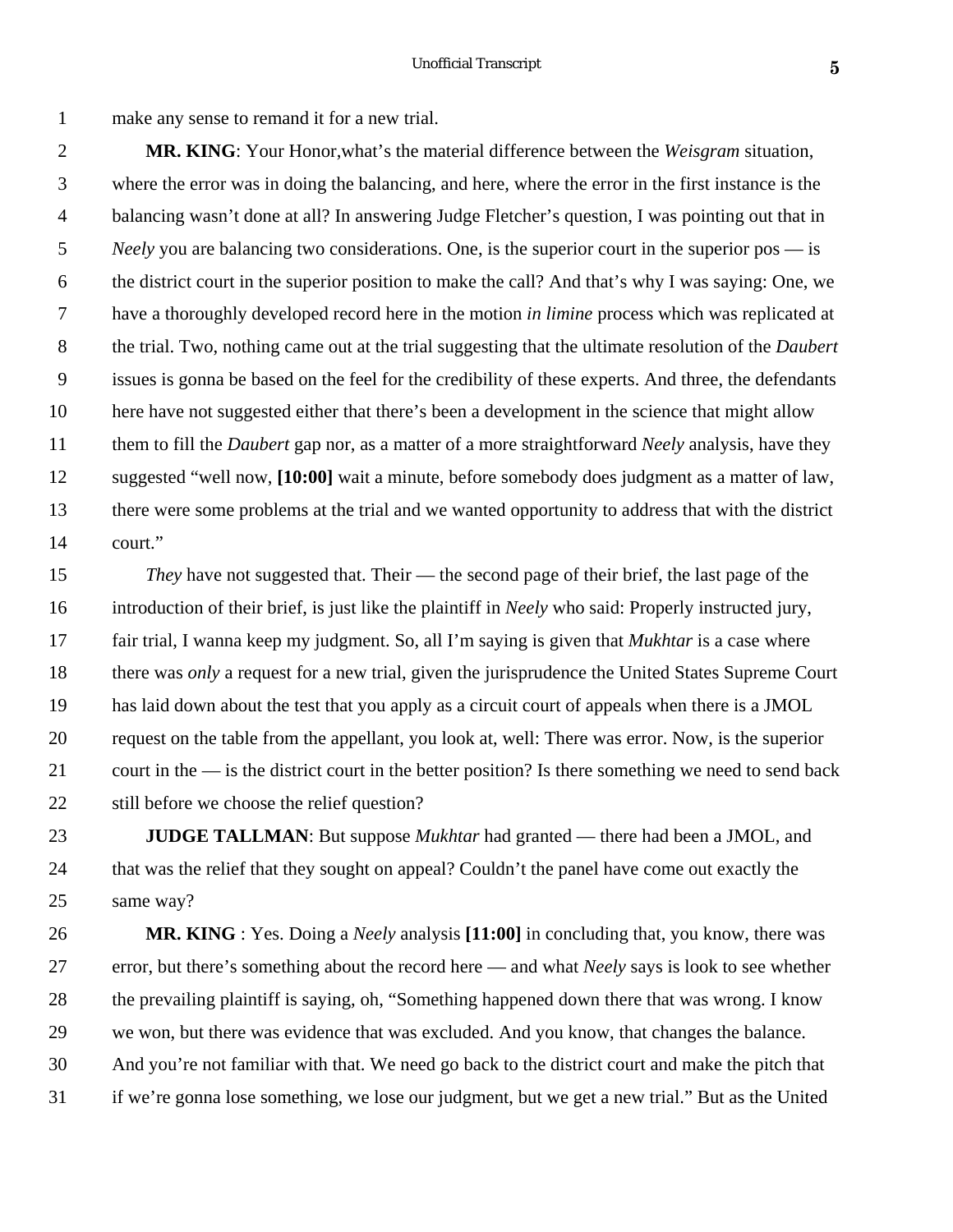States Supreme Court pointed out in *Neely*, when you've got a party who's not making any such suggestion — they're saying the case was properly tried, it was properly instructed, it was a fair proceeding we have no quarrel on our own that has fairness implications — **JUDGE TALLMAN**: But your argument is the same argument that we heard in *Mukhtar*, which is that the district court's failure to conduct a *Daubert* hearing, which is more than a procedural error because the Supreme Court has said that that is an abuse of discretion **[12:00]** if it's not done — **MR. KING**: Right. And it wasn't done — **JUDGE TALLMAN**: — necessarily requires the Court on review to determine if that hearing had resulted in actual findings, the findings should have been that the expert's opinion should not have been admitted. **MR. KING**: Yes. **JUDGE TALLMAN**: And if the opinion had not been admitted, then what would the effect have been on the plaintiff's case? And I agree with you, if we exclude all the expert testimony in this case there's nothing left, as I understand — **MR. KING**: Oh, if you exclude Dr. Millette, alone, there's not gonna be anything left. Because their causation expert has said: "Well, rule out the ambient range evidence." Dr. Millette is the only witness they put forward to demonstrate that our product caused releases in excess of ambient range, and Dr. Millette has massive reliability and relevance problems. He didn't even follow his own protocol. You don't have extrapolatibility established. In *Schudel*, you said that the absence of extrapolatibility, when you've got a question about a foundational scientific **[13:00]** basis for the opinion that doesn't match up with the facts of the case — so you gotta have a demonstration you can extrapolate — in *Schudel* you said if you've got that problem it's over. The expert's out. And that is, frankly, a demonstration — I don't think this is going to be such a big deal! **JUDGE McKEOWN**: Mr. King, we've talked about two alternatives. **MR. KING**: Yes, Your Honor. **JUDGE McKEOWN**: Granting you judgment as a matter of law. **MR. KING**: Yes. **JUDGE McKEOWN**: A new trial, which is a possibility. **MR. KING**: Yeah.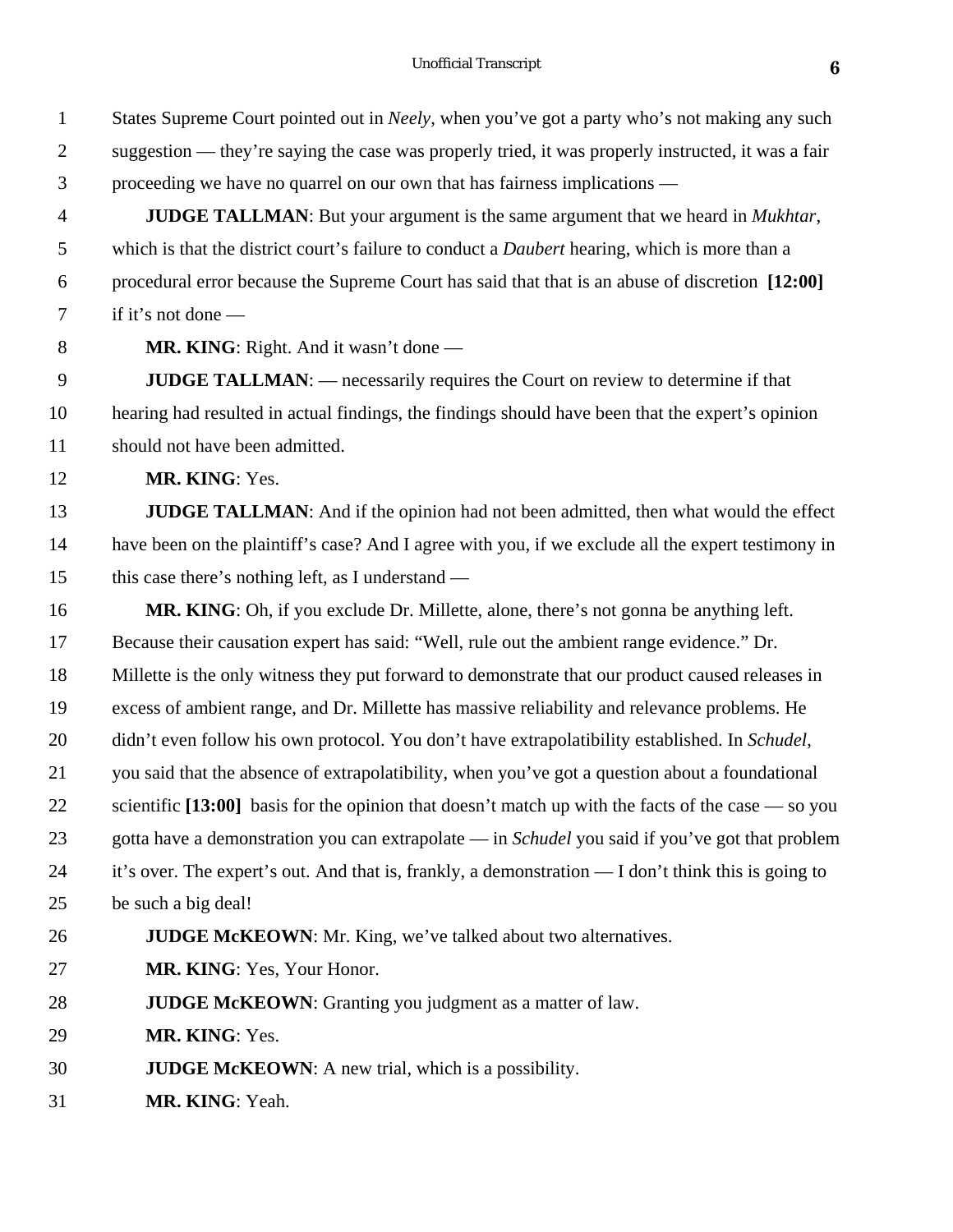| $\mathbf{1}$   | <b>JUDGE McKEOWN:</b> And then there's the middle ground, a different ground, and that                      |
|----------------|-------------------------------------------------------------------------------------------------------------|
| $\overline{2}$ | would be a remand on the <i>Daubert</i> issue, so it it would then come back to us in the normal            |
| 3              | course of things. And I would appreciate your comment on why a limited remand for that                      |
| $\overline{4}$ | purpose would not be appropriate.                                                                           |
| 5              | MR. KING: Because it frustrates the policy identified in <i>Neely</i> and <i>Weisgram</i> , which is if     |
| 6              | the district court is not in the superior position, you can do the job yourself just as well. And —         |
| 7              | <b>JUDGE McKEOWN:</b> But we're not mandated to do that.                                                    |
| 8              | MR. KING: No, but there was a test outlined in <i>Neely</i> and <i>Weisgram</i> . [14:00] You are           |
| 9              | balancing two competing interests. Justice Ginsberg's opinion about this is very, very clear.               |
| 10             | Because there's an, on the other hand, if the district court is <i>not</i> in the superior position and you |
| 11             | send it back nonetheless - Your Honor, you just put your finger on the key here: And we'll be               |
| 12             | back. And that means extended proceedings and delay, and that is contrary to the plainly                    |
| 13             | expressed policy, recognized in <i>Neely</i> , that we've got to also balance the imperative —              |
| 14             | MR. KING: Yes, Your Honor.                                                                                  |
| 15             | <b>CHIEF JUDGE KOZINSKI:</b> Excuse me, when would you be back? Let's take the middle                       |
| 16             | hypothetical.                                                                                               |
| 17             | MR. KING: Yes.                                                                                              |
| 18             | <b>CHIEF JUDGE KOZINSKI:</b> And you're now back. You go before the district court. And                     |
| 19             | of course the district court says directed verdict, you get your JMOL, then that's then the case,           |
| 20             | and they'll come back.                                                                                      |
| 21             | MR. KING: Right.                                                                                            |
| 22             | <b>CHIEF JUDGE KOZINSKI: Okay.</b>                                                                          |
| 23             | <b>MR. KING:</b> So that's how we'll get back that way.                                                     |
| 24             | <b>CHIEF JUDGE KOZINSKI:</b> I understand that. Let's say the district court says "I've done                |
| 25             | the balancing [15:00] and the <i>Daubert</i> experts are fine," then you're back that way. Right?           |
| 26             | MR. KING: Yes.                                                                                              |
| 27             | <b>CHIEF JUDGE KOZINSKI:</b> But what if the district court says new trial?                                 |
| 28             | MR. KING: Well, we're not gonna come back, and they can't come back, as a matter of                         |
| 29             | right, so then there's going to be new trial.                                                               |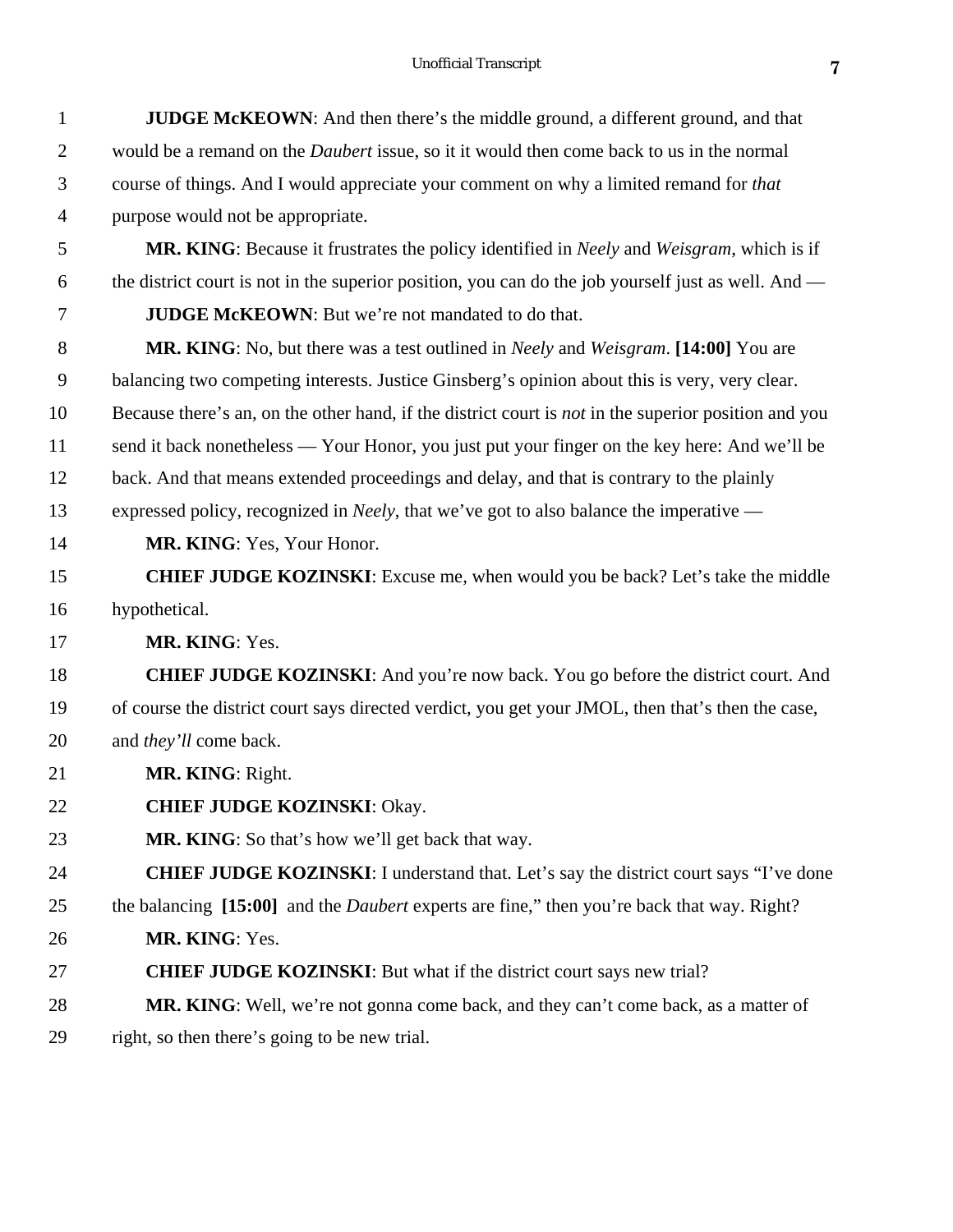| $\mathbf{1}$   | <b>CHIEF JUDGE KOZINSKI:</b> Intervening trial, which would wash out this issue? Or would            |
|----------------|------------------------------------------------------------------------------------------------------|
| $\overline{2}$ | it? Would it?                                                                                        |
| 3              | MR. KING: Well, it's difficult to imagine.                                                           |
| $\overline{4}$ | <b>CHIEF JUDGE KOZINSKI:</b> Can you then take an appeal after the second trial,                     |
| 5              | regardless, or does this issue die if we don't handle it now?                                        |
| 6              | <b>MR. KING:</b> Well, if you don't handle it now and we go back, it's difficult to imagine if the   |
| 7              | court sided with us that there would be any other result than JMOL. I've just given you the basic    |
| 8              | core description why. If the district court <i>didn't</i> side with us and said Millette's fine, and |
| 9              | Brodkin's fine, and Cohen's fine, well, then, the district court will reinstate its judgment and     |
| 10             | we'll be up here saying it was an abuse of discretion.                                               |
| 11             | CHIEF JUDGE KOZINSKI: I understand, that -                                                           |
| 12             | MR. KING: Now I'm [16:00] trying to imagine on this record some sort of middle ground                |
| 13             | where we end up going to a trial $-$                                                                 |
| 14             | <b>CHIEF JUDGE KOZINSKI:</b> The district court says I made a mistake on <i>Daubert</i> —            |
| 15             | MR. KING: Yes.                                                                                       |
| 16             | <b>CHIEF JUDGE KOZINSKI:</b> $-$ and I'm not going to give you judgment, for whatever                |
| 17             | reason [unintelligible], but I will let you have a new trial.                                        |
| 18             | <b>MR. KING:</b> Ah, well, then we will be coming back because, suppose we have a new trial          |
| 19             | and we lose anyway, and there's a verdict, we're gonna be coming back saying we should have          |
| 20             | gotten a JMOL because it was an abuse of discretion to say with these experts out they get to go     |
| 21             | to the jury anyway?                                                                                  |
| 22             | CHIEF JUDGE KOZINSKI: Will that issue be preserved after the second trial?                           |
| 23             | <b>MR. KING:</b> Yes, it will be preserved.                                                          |
| 24             | <b>CHIEF JUDGE KOZINSKI:</b> On summary judgment it's not, if —                                      |
| 25             | MR. KING: No. But it will be preserved because — I think in this context, where you're               |
| 26             | sending back for a limited remand, and the district court says "on this evidence I'm gonna order     |
| 27             | a new trial, these experts shouldn't have come in, but I'm not gonna give you JMOL, I'm gonna        |
| 28             | order a new trial." Now, you could avoid that by making your instructions very clear, the scope      |
| 29             | of the remand opinion saying, [17:00] "if you conclude that these experts are out we see no          |
| 30             | rational basis for ordering a new trial."                                                            |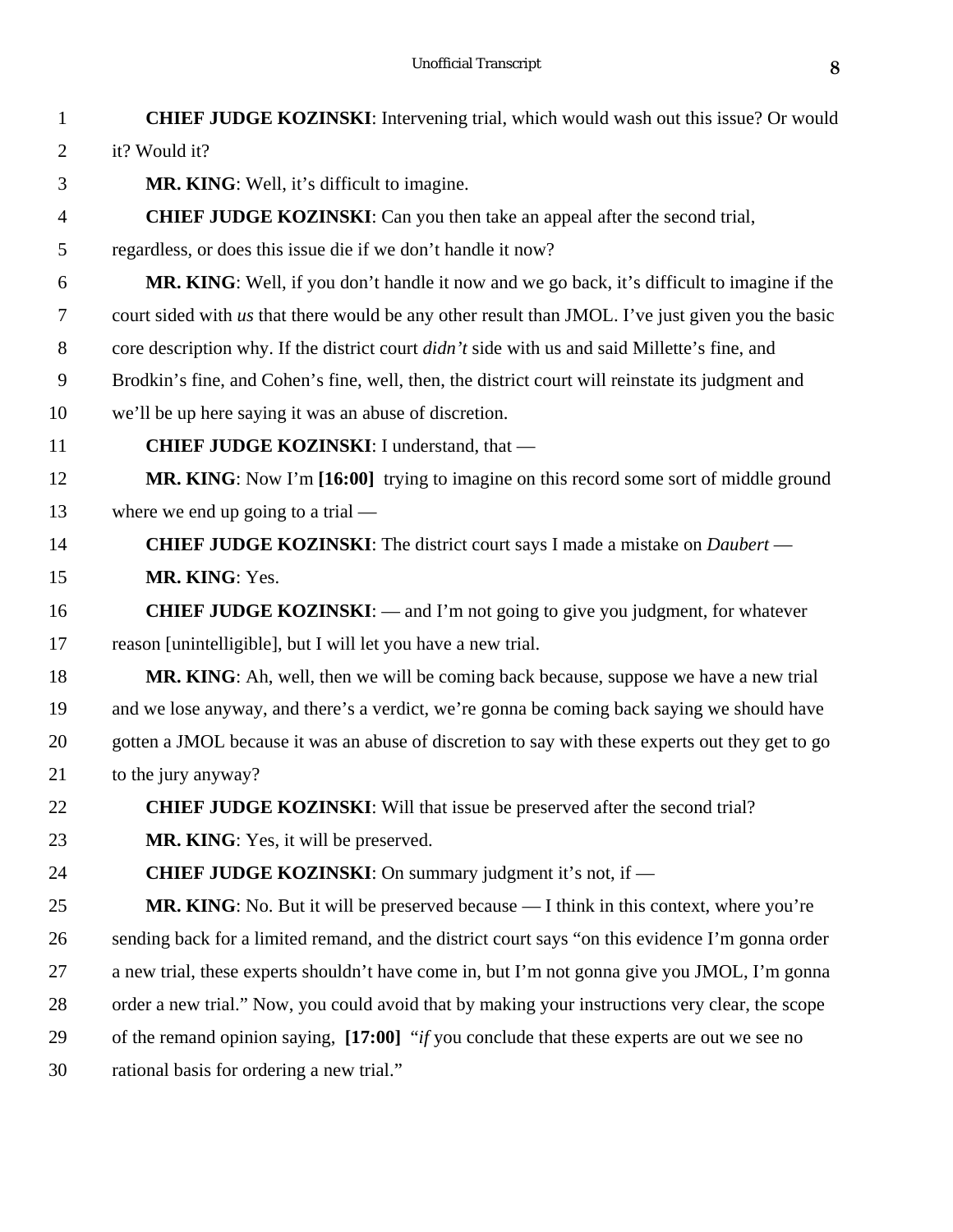| $\mathbf{1}$   | <b>CHIEF JUDGE KOZINSKI:</b> My question was the issue would be preserved. I mean the                   |
|----------------|---------------------------------------------------------------------------------------------------------|
| $\overline{2}$ | answer to the question I asked is the issue would be preserved but at the cost of a new trial.          |
| 3              | <b>MR. KING:</b> Yes. And that's why I wanted. And the inter —                                          |
| $\overline{4}$ | <b>CHIEF JUDGE KOZINSKI:</b> That's your answer, okay.                                                  |
| 5              | <b>MR. KING:</b> I think $-$ yes, that is my answer. And let me take that answer and go back to         |
| 6              | Judge McKeown's inquiry. Because Judge McKeown, you referred to "in the ordinary course."               |
| $\tau$         | This is where Neely and Weisgram are very clear. Your discretion under Neely and Weisgram in            |
| $8\,$          | dealing with the JMOL request, where you have decided that there was an error, it affects               |
| 9              | evidence, and you conclude it is not harmless because that evidence shouldn't have been heard.          |
| 10             | Your discretion always is to balance, on the one hand: "Well, is the superior court in the              |
| 11             | position to make the call?" Superior — is the district court, sorry, in the superior position to        |
| 12             | make the call. Because if it's not, that kicks in the imperative of speedy and efficient litigation     |
| 13             | [18:00] and this whole business of saying we don't wanna do this. "Make the district court do           |
| 14             | the job, go back there, maybe you'll come back to us later" is contrary to the policy of Neely and      |
| 15             | Weisgram, which is: "Look, if the district court's not in a superior position, we need to do this       |
| 16             | now!" And I will —                                                                                      |
| 17             | <b>JUDGE McKEOWN</b> : Let me ask you about that. Because as I hear you, everything's in                |
| 18             | those two little notebooks on your desk.                                                                |
| 19             | <b>MR. KING</b> : For the motion in limine proceedings, correct.                                        |
| 20             | <b>JUDGE McKEOWN:</b> And they're also on our I-Pads and wherever. But, is it clear that the            |
| 21             | Daubert hearing would be limited to that? That it would simply be on the pleadings, on the              |
| 22             | paper? Would there potentially be <i>some</i> testimony? In other words different district judges       |
| 23             | conduct these <i>Daubert</i> hearings differently. So I'm somewhat at a loss to completely buy into the |
| 24             | argument that everything's in your two notebooks and that we're just gonna do exactly what the          |
| 25             | district court is going to do.                                                                          |
| 26             | <b>MR. KING:</b> All right. Those two notebooks $[19:00]$ are the motion in limine papers —             |
| 27             | <b>JUDGE McKEOWN:</b> Well $I$ $\rightarrow$ you know, as a metaphor, it's a metaphor.                  |
| 28             | MR. KING: And we've cited the trial transcript to demonstrate both that, you know, these                |
| 29             | issues were exhaustively presented. We had to try the factors to the jury. In this case I —we           |
| 30             | asked for a " <i>Daubert</i> hearing," and we were turned down. And they —                              |
| 31             | <b>JUDGE McKEOWN:</b> And now you don't want one!                                                       |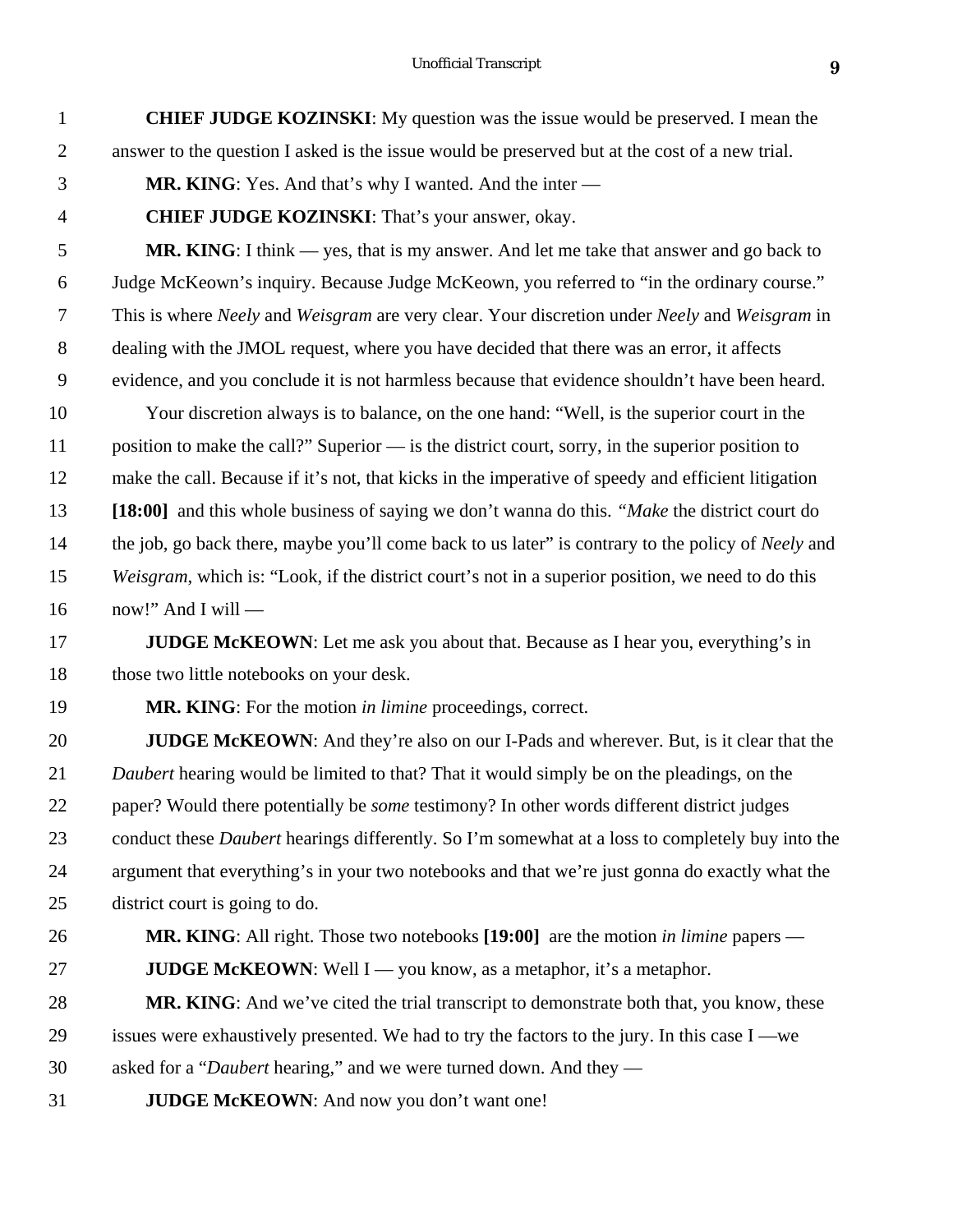| $\mathbf{1}$   | MR. KING: Well, no. They didn't want a <i>Daubert</i> hearing unless they lost. And then they             |
|----------------|-----------------------------------------------------------------------------------------------------------|
| $\overline{2}$ | lost Kenneth Cohen. And they got him back. I'm saying, in your exercise of discretion, look at            |
| 3              | this record and ask yourself: "Where is any indication that a hearing with live testimony from            |
| $\overline{4}$ | these experts is needed now? Where is there any indication of one of those factors present here           |
| 5              | which argues for deferring to the superior position of a trial judge?" Nothing.                           |
| 6              | We have a thoroughly developed record. We developed it in limine and we developed it at                   |
| $\tau$         | trial. They have never suggested, oh, "there's new developments in the sciences." They have               |
| 8              | [20:00] never suggested, well — as you can always do when you're facing a JMOL demand, in                 |
| 9              | your brief you can say — well, "if you decide you're on the verge of flushing us, send us back            |
| 10             | for a new trial, because here's this situation: there was this witness, or there's been this new          |
| 11             | development." Their statement in their briefing has been as definitive on this issue, as definitive       |
| 12             | as the statement of the plaintiff in Neely.                                                               |
| 13             | JUDGE RANDY SMITH: But if that's so counsel, why are you objecting so to this remand                      |
| 14             | for a new trial?                                                                                          |
| 15             | MR. KING: Your Honor, I hit a triple in the front of the panel and I think that my clients                |
| 16             | are entitled to a home run.                                                                               |
| 17             | <b>JUDGE RAWLINSON:</b> Not on the [unintelligible].                                                      |
| 18             | <b>JUDGE RANDY SMITH:</b> But just a minute. Just a minute. If, in fact, I suggest that the               |
| 19             | district court has abused its discretion by not ruling, and I find there's harmless error, then, as       |
| 20             | they did in the <i>Mukhtar</i> case, I remand for a new trial. At that point you have a chance to present |
| 21             | all this good stuff to the DJ. Having been in your position a few times in Idaho, I'm sure that I         |
| 22             | can find there'd be some DJ [21:00] who <i>might</i> give them more chance to put on evidence, and        |
| 23             | with other witnesses, as best as your notebooks will suggest. I'm just saying to you, if I follow         |
| 24             | through the procedure, I'm wondering why it is at this point I have to say, well, "there's just           |
| 25             | nothing I can do except to decide <i>Daubert</i> ." If I find harmful error, I can reverse and remand for |
| 26             | a new trial, just as we've done before.                                                                   |
| 27             | <b>MR. KING</b> : But the United States —                                                                 |
| 28             | <b>JUDGE RANDY SMITH:</b> And at that point, well, I don't find any case law that suggests I              |
| 29             | can't do that!                                                                                            |

 **MR. KING**: Oh, I think *Neely* suggests that, you know, if you don't, if you cannot find the district court's in a superior position to evaluate the *Daubert* issues —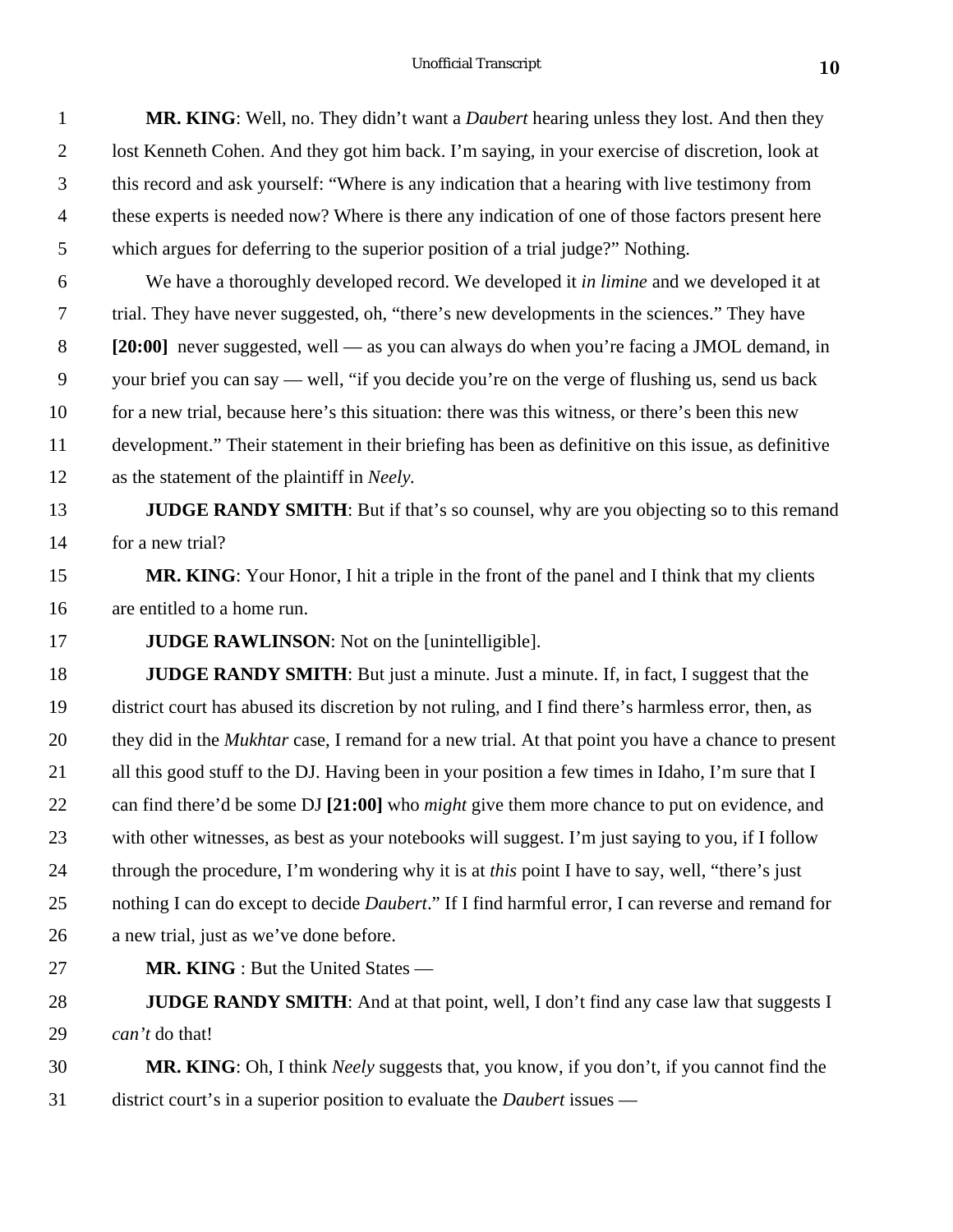| 1              | <b>JUDGE RANDY SMITH:</b> Well what $-$ just a minute, I don't $-$                                          |
|----------------|-------------------------------------------------------------------------------------------------------------|
| $\overline{2}$ | MR. KING: Then I think it is an abuse of appellate discretion.                                              |
| 3              | <b>JUDGE RANDY SMITH:</b> — Just a minute; I don't have to! All I have to say is "they                      |
| $\overline{4}$ | didn't make a correct decision," as I do in every evidentiary decision I make, "they didn't make            |
| 5              | a correct decision [22:00] and it's not harmless; and therefore, send it back, it's a new trial."           |
| 6              | MR. KING: I disagree Your Honor. And —                                                                      |
| 7              | <b>JUDGE RANDY SMITH:</b> What's my best case for what you're saying?                                       |
| 8              | <b>MR. KING:</b> Neely and Weisgram.                                                                        |
| 9              | <b>JUDGE RANDY SMITH:</b> Neely did not say that.                                                           |
| 10             | MR. KING: Neely did say that there is a policy imperative of speedy and efficient litigation.               |
| 11             | <b>JUDGE RANDY SMITH:</b> That's your best argument?                                                        |
| 12             | MR. KING: Weisgram took it to the next level with the expert.                                               |
| 13             | <b>JUDGE RANDY SMITH:</b> I do that every day with evidence. I constantly $-$ if the                        |
| 14             | evidence is not harmless, I send for a new trial, and Neely has never been something the Supreme            |
| 15             | Court has overturned me about.                                                                              |
| 16             | MR. KING: Weisgram says if you find the expert witnesses are deficient, and that's the                      |
| 17             | case, and there's not a superior position district court on the question of relief, you <i>should</i> grant |
| 18             | JMOL. And I'm saying the situation here is a distinction without a difference!                              |
| 19             | <b>JUDGE TALLMAN:</b> Mr. King, let me ask you this question, and I'll pose the same to Mr.                 |
| 20             | Talmadge when he gets up. [23:00] Is this kind of case you're — I'm looking at your notebook. I             |
| 21             | see about eight inches thick worth of paper in your two white notebooks. Is this a case where we            |
| 22             | conclude the district court committed error, we send it back, and Judge Lasnik says, "instead of            |
| 23             | just giving it to the jury I can't figure out whether this is or is not good science" —                     |
| 24             | MR. KING: Right.                                                                                            |
| 25             | <b>JUDGE TALLMAN:</b> — that the district court might want wish to appoint a court expert to                |
| 26             | assist it in reading your two eight-inch-thick notebooks and looking at the tran —                          |
| 27             | <b>MR. KING:</b> Your Honor, you know —                                                                     |
| 28             | <b>JUDGE TALLMAN:</b> Let me finish the question. Looking at the transcripts, and then                      |
| 29             | giving it his or her opinion to the district court as to whether this is admissible under <i>Daubert</i> or |
| 30             | not?                                                                                                        |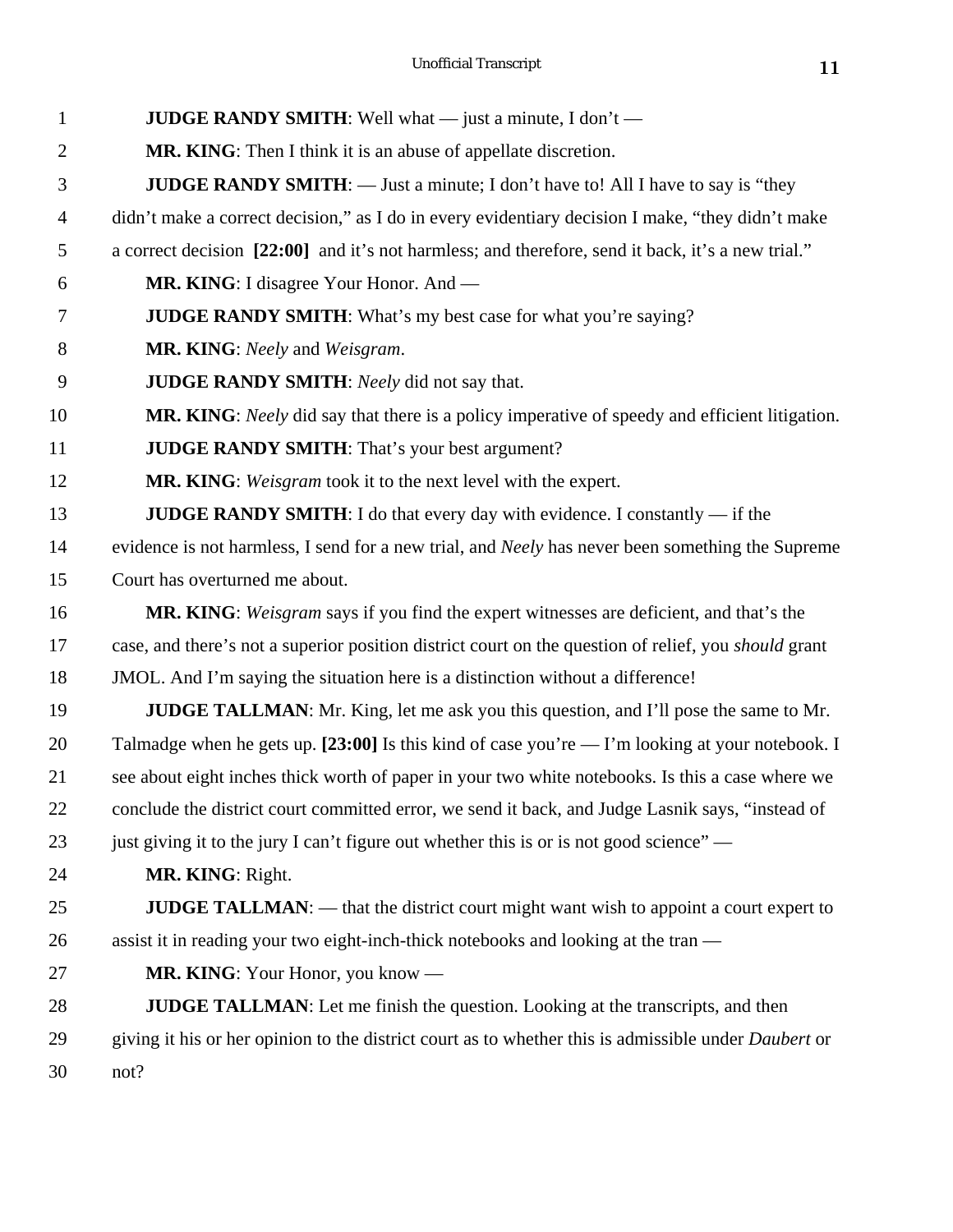| $\mathbf{1}$    | <b>MR. KING:</b> All I'm asking is that this Court first look at this record and say: "Do we really               |
|-----------------|-------------------------------------------------------------------------------------------------------------------|
| $\overline{2}$  | have a situation where any of these hypotheticals are at all reasonably likely?" Because if you                   |
| $\mathfrak{Z}$  | conclude that none of these hypotheticals about the district court might do this, and the district                |
| $\overline{4}$  | court might do [24:00] that, are reasonably likely, and if you conclude that the district court has               |
| 5 <sup>5</sup>  | no superior position over you, and you have a party who has never suggested, oh "we need more,                    |
| 6               | we need to supplement the record, you know, before you do JMOL send us back for a new trial                       |
| $7\overline{ }$ | and give us the opportunity to supplement" — to nonetheless say, "I'm not gonna give you                          |
| 8               | defendants a JMOL, I'm going to boot it back to the district court" $\overline{\phantom{a}}$ is to prolong a case |
| 9               | unnecessarily, and I think that conflicts with <i>Weisgram</i> . And I see my $-$                                 |

**JUDGE TALLMAN**: But in response to my suggestion, the district court would still have the opportunity to grant you judgment if the court-appointed expert came back and said, "you're right, this is junk science, it should never have come in."

**MR. KING**: Why do we need to complicate a case with this if there is — if you do the threshold inquiry and conclude the district court isn't in a superior position to deal with this, it's thoroughly ventilated, and we can do this ourselves. And in fact, it's a quick one-two-three. Brodkin, ambient range. **[25:00]** Millette, out. No evidence in excess of ambient range. Case closed. And if I may, I'll reserve my five minutes and a few seconds.

 **CHIEF JUDGE KOZINSKI**: Okay you have got it. We'll hear from the other side. **MR. TALMADGE**: Thank you, Your Honor. May it please the Court, Phil Talmadge here representing the estate of Henry Barabin and Geraldine Barabin. Joined at counsel table by Sidney Tribe from my office.

 It's important, I think, for the Court to note that the late Henry Barabin died of mesothelioma, an invariably fatal asbestos-related cancer he contracted while working 33 years for Crown-Zellerbach, many of those years in direct contact with the papermaking machines that used defendants' asbestos-containing products. He cut those dryer felts, he dragged them across the floor, and that released asbestos into the air. He further blew out the machines, and that use of air caused the asbestos **[26:00]** to be in the air as well.

 The issue that's before the Court now is the question of whether the district court conducted an appropriate *Daubert* analysis, and what the remedy is for that, if there was a problem with the district court's conduct of the *Daubert*-related hearing. We note here there was a fourteen-day trial and a verdict in favor of Mr. Barabin. We also note that when the defendants stand before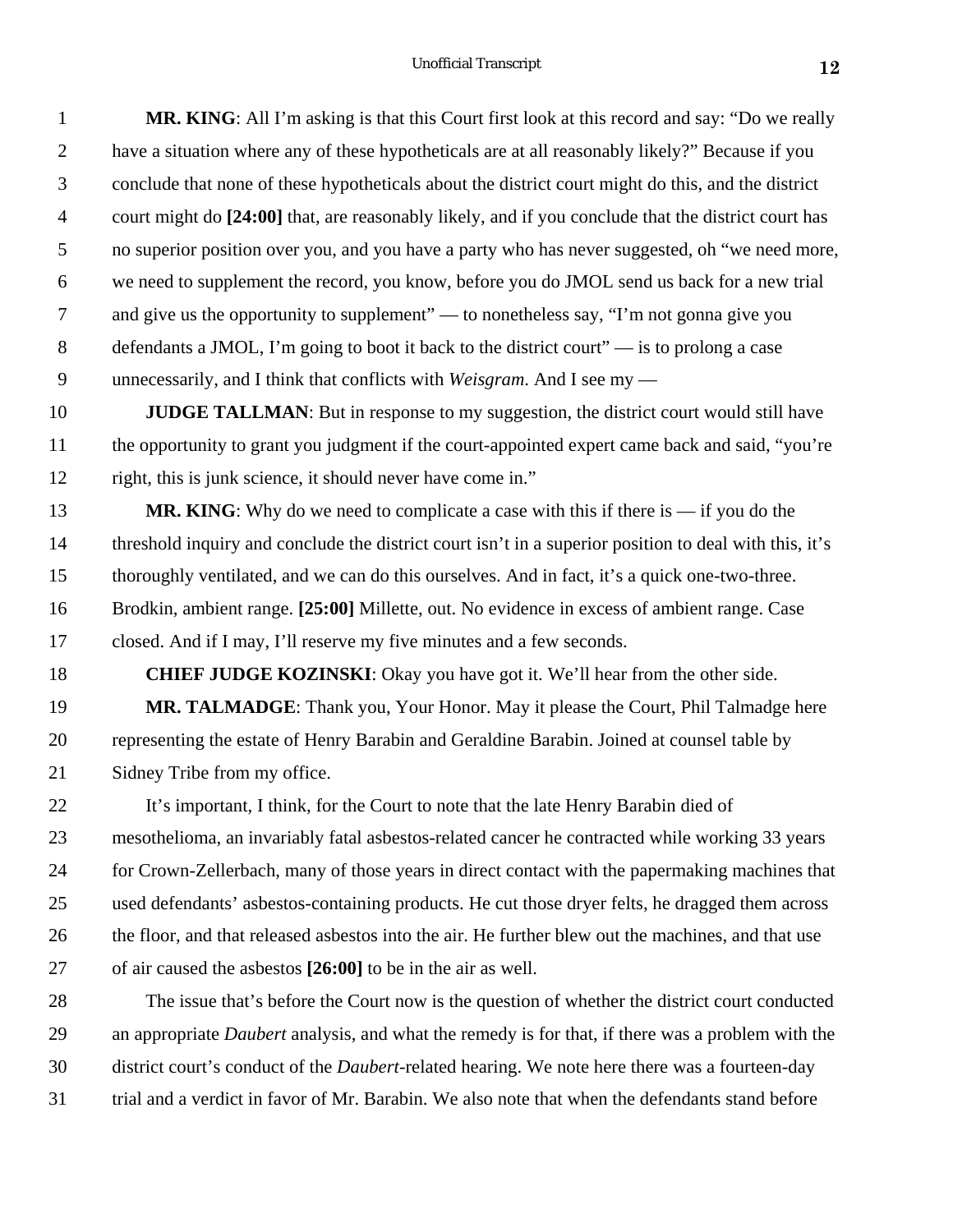| $\mathbf{1}$   | the Court and say, first of all, that there was a situation which the experts were called upon to        |
|----------------|----------------------------------------------------------------------------------------------------------|
| $\overline{2}$ | testify that every single exposure was causative, or that the district court here punted on the idea     |
| 3              | of any kind of <i>Daubert</i> hearing, that's a misstatement to the Court.                               |
| $\overline{4}$ | <b>JUDGE RAWLINSON:</b> But counsel, didn't the court say that it was just going to let                  |
| 5              | everything in and let the jury sort it out?                                                              |
| 6              | MR. TALMADGE: No, Your Honor. He did say that at one point. But I want to hasten to                      |
| $\overline{7}$ | point out to the Court several things that were in this record. First of all, in the order dealing with  |
| 8              | the motions in limine, the court went through the <i>Daubert</i> analysis. [27:00] The court cited to    |
| 9              | Daubert, cited to reliability, went through the analysis, and decided that the expert testimony of       |
| 10             | Dr. Millette and the testimony of Mr. Cohen was something that he needed to address, and did.            |
| 11             | <b>JUDGE RAWLINSON:</b> Will you point us in the record to where the district court made a               |
| 12             | reliability determination regarding the experts?                                                         |
| 13             | <b>MR. TALMADGE:</b> Specifically, Your Honor, Excerpt of Record page 12, in connection                  |
| 14             | with the order denying a new trial, and specifically in connection with the motions in limine            |
| 15             | <b>JUDGE RAWLINSON:</b> After the trial?                                                                 |
| 16             | <b>MR. TALMADGE:</b> No this was before. This was in connection with the motions in limine.              |
| 17             | <b>JUDGE RAWLINSON:</b> I thought you said the order denying a new trial.                                |
| 18             | <b>MR. TALMADGE:</b> He did as well there, and I was going to point out to the Court that's              |
| 19             | Excerpt of Record page 69, where he addressed Mr. $-$ Dr. Millette and Mr. Cohen at length in            |
| 20             | the motion in limine order. He discussed Mr. — Dr. Millette's reliability at Excerpt of Record           |
| 21             | page 71, and specifically $-$                                                                            |
| 22             | <b>JUDGE RAWLINSON:</b> What did he say about the reliability?                                           |
| 23             | MR. TALMADGE: He mentioned reliability specifically [28:00] in connection with Dr.                       |
| 24             | Millette. It was something that he addressed in that record and addressed in the context of Dr.          |
| 25             | Millette's testimony.                                                                                    |
| 26             | <b>JUDGE TALLMAN:</b> So Mr. Talmadge, are you reading — the troubling language to me is                 |
| 27             | the ER 70, line 18.                                                                                      |
| 28             | <b>MR. TALMADGE: Correct.</b>                                                                            |
| 29             | <b>JUDGE TALLMAN:</b> Where he notes that there's obviously a strong divide between both                 |
| 30             | scientists and the courts on whether such expert testimony is <i>relevant</i> to asbestos-related cases, |
| 31             | and then he says "in the interests of allowing each party to try its case to the jury the Court          |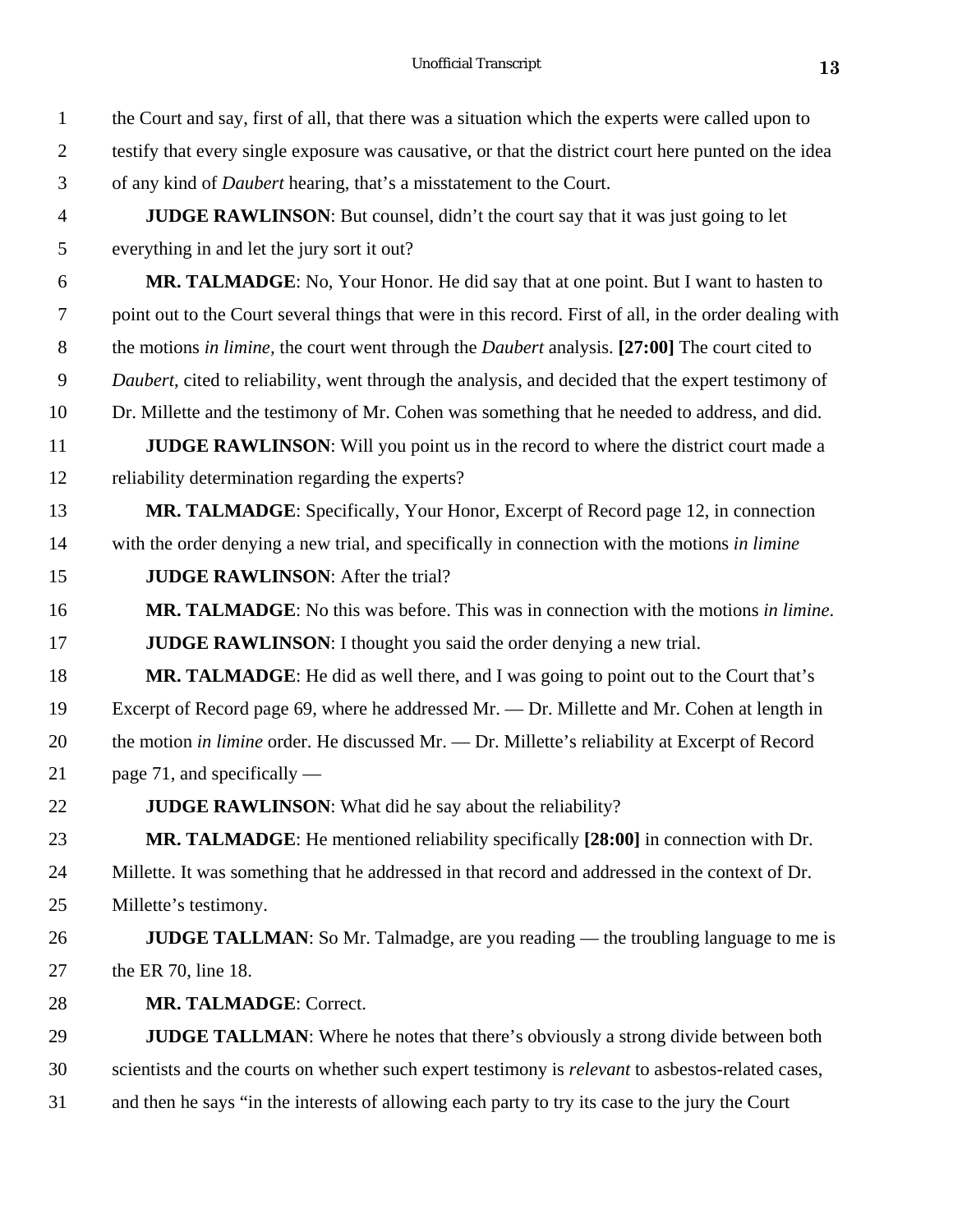## Unofficial Transcript **14**

 deems admissible expert testimony that every exposure can cause an asbestos-related disease." Now, I mean, you could, I suppose, read that as suggesting that the court has in fact done the *Daubert* analysis and has decided that it is relevant and it is reliable and I'm gonna let it in and the jury can decide which experts they believe.

 **MR. TALMADGE**: And that's our position, Your Honor. In fact, Judge Lasnik is an experienced trial judge. He's been around the track both in the state courts and in federal court. **[29:00]** He's a very experienced, well-regarded trial judge. You note in the motions *in limine*, he addressed the issue of *Daubert*, specifically citing the appropriate reliability analysis that he needed to go through in *Daubert* at Excerpt of Record page 69, and he did mention Dr. Millette's reliability at ER 71.

**JUDGE RANDY SMITH:** I guess, counsel, I'm a little troubled, as evidently my colleague is, that when he talks about the Cohen decision he says, "I don't think I need a *Daubert* hearing, but I'm gonna reverse myself on that and then allow Kenneth Cohen to testify. I think plaintiffs didn't do as good a job as they should have done. But they've never had Cohen not be allowed to testify before and that got their attention. Under these circumstances I'm gonna let it in." That doesn't sound to me like he has, in any *way,* made a *Daubert* determination. He's just said, "well, they didn't do a good job, and the first time they were attacked they didn't do a good job at all, and **[30:00]** I just think it's fair to let it in." That isn't a *Daubert* determination.

 **MR. TALMADGE**: Your Honor, it's important to note that in connection with Mr. Cohen's testimony, he was an industrial hygienist. His testimony related to the concept that formally is called in the record "reentrainment," but it's a very simple concept. That is, if you have fibers in the air, when you have further blowing around, the fibers *stay* in the air. This is something that is routinely testified to in Washington state courts, a point that of course defendants don't want to talk about. They want to talk about the law of Texas. They want to talk about the law of Utah. But they don't want to talk about Washington State law on causation, which doesn't use the traditional "but for" causation analysis.

 **JUDGE RANDY SMITH**: I can understand your argument. But again I'd like to see the district court say, hey, "based on Washington law, I think this is good enough for this expert to talk about cause."

**Mr. Talmadge**. And he did —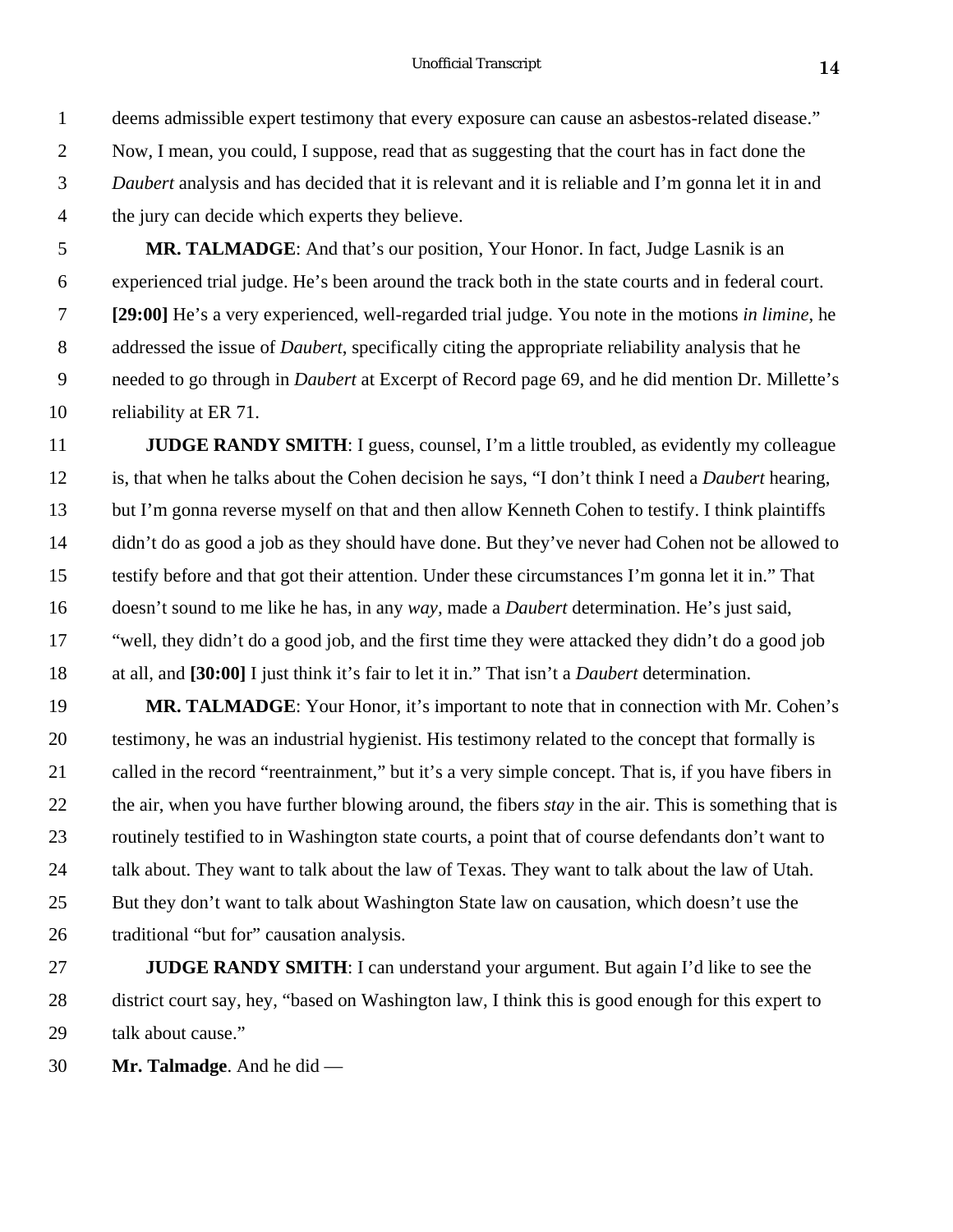**JUDGE RANDY SMITH**: — because having had to defend these cases and to present them, it seems to me one has to have an expert that says **[31:00]** "this causes," and it seems to me that what the good judge is saying is: "One, they didn't — the plaintiffs really didn't know what they were getting into on Cohen, and if he's the only cause expert I'm only just letting this in because they don't have any other witness and I think they ought to get to the jury!"

 **MR. TALMADGE**: Your Honor, I don't think that's what he did here, because the point I think I was striving to make was this. This issue of *Daubert*, the issue of the admissibility of these expert witnesses, was something that *permeated* this trial. It came up in the context of the order on motions *in limine*, it came up in the context of the post-trial motions, both the motion for judgment as matter of law as well as the motion for a new trial. And Judge Lasnik spoke to these issues. He spoke to the fact, for example, that Dr. Brodkin, the doctor, the medical doctor who testified to causation, essentially testified in the same fashion as the defense medical expert on causation, Dr. Samuel Hammer. **[32:00]**

**JUDGE FLETCHER**: If I were to read something from Judge Lasnik, in which he had said explicitly, "I'm not going to allow Dr. Cohen to testify as an expert on very much, because of the reasons he gives in the *in limine* order about [unintelligible] mail order Ph.D and so on."

**MR. TALMADGE**: Right, credentials.

**JUDGE FLETCHER**: But I am going to allow him testify on one thing as to which he may be an expert, irrespective of his Ph.D, and that's whether or not once the asbestos is let loose in the mill, it tends to stay in the mill tends to move around, but it keeps — I guess the jargon is "reentrainment" — if I heard, or read, Judge Lasnik say that explicitly, and say why he thought he was sufficiently expert to testify on that, I'd be quite happy. But I haven't read that.

 **MR. TALMADGE**: Your Honor, Excerpt of Record pages 28 and 29, Judge Lasnik specifically noted that the reentrainment testimony from Mr. Cohen was never contradicted **[33:00]** by the defense. Never contradicted.

 **JUDGE FLETCHER**: Yeah, yeah, but that doesn't necessarily mean he's an expert qualified to do it, nor have I heard, read, Judge Lasnik giving a very explicit notion as to, okay, "here is why under *Daubert* he's competent to testify on this."

 **MR. TALMADGE**: My point, Your Honor, in bringing to the Court's attention the fact that there was a whole train of orders that the judge decided, Judge Lasnik decided, was to point out I think ultimately why the *Mukhtar* rule is an inappropriate one and why the Court should adopt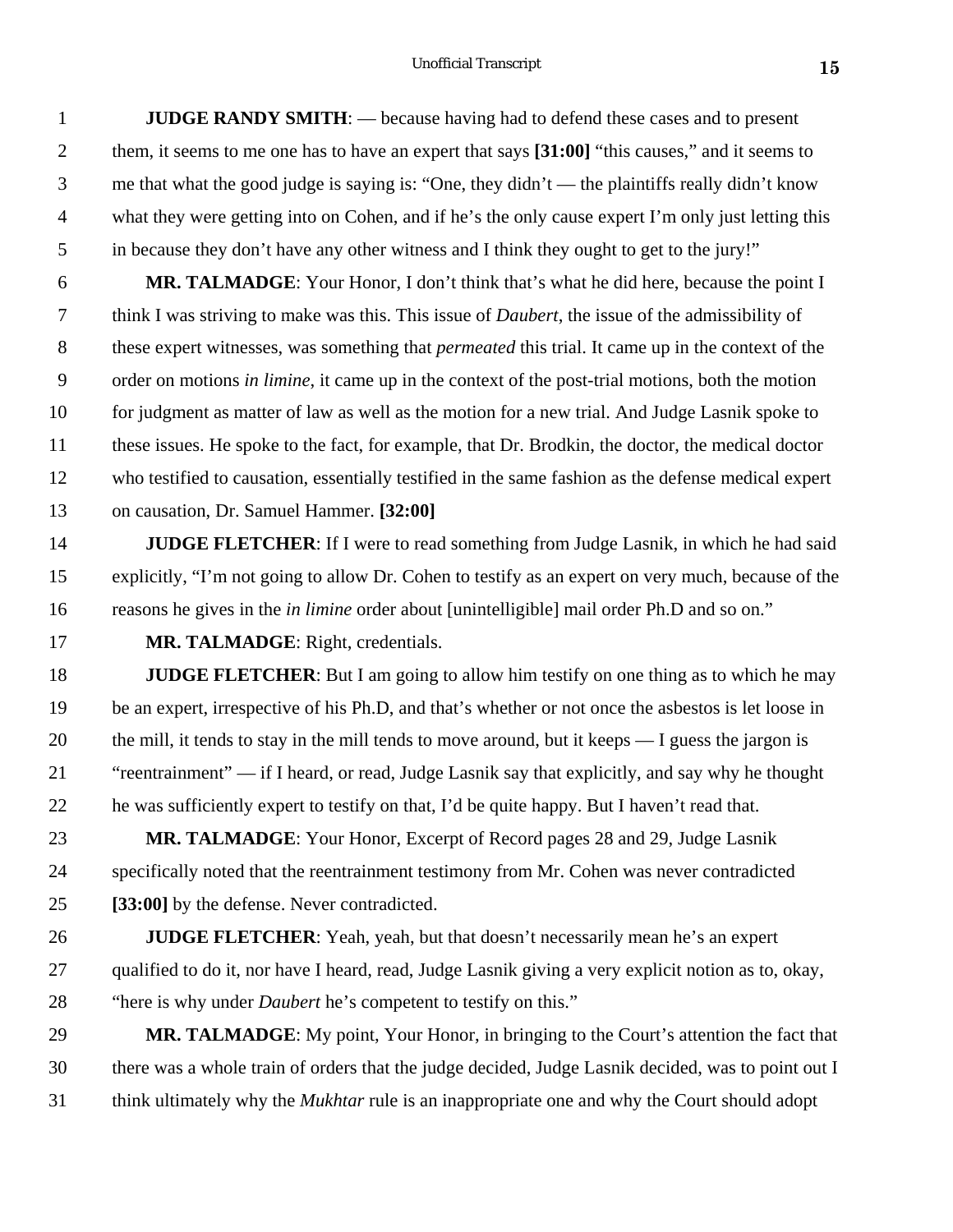You look at the judge's order. He addressed these issues. He addressed the issues in the order on the motions *in limine*. He addressed it the post-trial motions **[34:00]** *at length*. And he addressed it in the context of Washington law, which I note does not require *quantitative* exposure to toxic materials. *Qualitative* exposure is sufficient to establish circumstantial evidence of exposure for purposes of causation under decisions of the Washington Supreme Court like *Lockwood*.

science, the validity of these witnesses' testimony.

 **JUDGE NUGYEN**: But if we find counsel, that the district court's *Daubert* analysis was inadequate, do you agree with the contention that the record is now complete, that the district court is in no better position to conduct an evaluation than we are?

**MR. TALMADGE**: No, I think Your Honor, in fact, the district court's involvement in this is important, because the district court had the opportunity to sit through the entirety of the trial. He saw these witnesses testify. He had the opportunity, certainly, to have some record, but the judge may decide that there might be an appropriate need for additional testimony on this record. And certainly Judge Tallman asked the question of Mr. King, and I answer it as well here, that if the judge thought **[35:00]** having a special master to further elaborate on the record was something that was appropriate, that's part of the judge's flexibility in deciding a *Daubert* issue, as this Court has stated over and over again in cases like *Alatorre* and others.

 **CHIEF JUDGE KOZINSKI**: How would he do that? The jury is gone. Right? I mean, at most the court-appointed expert — the master — could help the judge determine the *Daubert* issue. But if, but [unintelligible] is that the *Daubert* — that the testimony doesn't meet *Daubert*, you can't, sorta, add, an expert. You'd have to have a whole new trial, right?

**MR. TALMADGE**: No, I don't think so, Your Honor. I think the suggestion from Judge Graber in her concurring opinion was that there should be a conditional vacation of the judgement, with a remand for further findings by the district court on the *Daubert* issue, and those further findings would decide whether or not the vacation of the judgment was something that was final, or whether the judgment stood.

 **JUDGE RAWLINSON**: But we don't know, then, how **[36:00]** the jury would have ruled if, in fact, the *Daubert* finding had been made *prior* to the case going to the jury.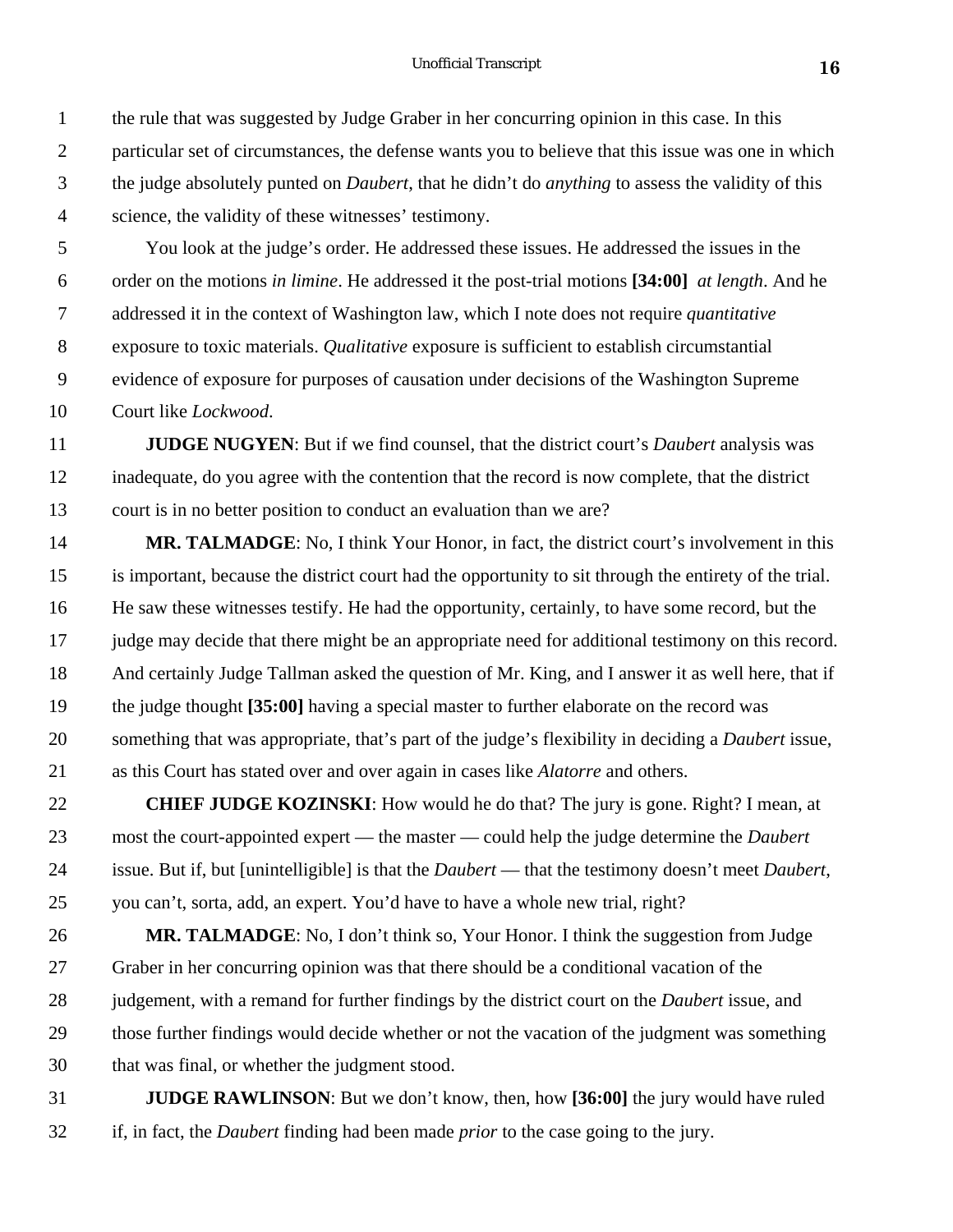| $\mathbf{1}$   | MR. TALMADGE: But I think the whole exercise we're having here, Your Honor, is a                                    |
|----------------|---------------------------------------------------------------------------------------------------------------------|
| $\mathbf{2}$   | question about the gate keeper function that the district court is supposed to be providing. If the                 |
| 3              | district court thought it was doing the gate keeping function appropriately and did not, is the                     |
| $\overline{4}$ | appropriate remedy the elimination of a fourteen-day trial - the results of a fourteen day trial -                  |
| 5              | or is the appropriate remedy, as a matter of policy, one in which we give the district court the                    |
| 6              | opportunity to have the appropriate response to the evidence that the district court —                              |
| 7              | <b>JUDGE McKEOWN</b> : Let's see how it would play out as practical matter, if it were to go                        |
| $8\,$          | back for a remand on <i>Daubert</i> and the judge conducted more extensive <i>Daubert</i> hearing, and hit          |
| 9              | on all fours each of the criteria laid out in <i>Daubert</i> . If Judge Lasnik determines that these experts        |
| 10             | <i>are</i> admissible [37:00], then you'd be in exactly the same place that you were with the jury trial.           |
| 11             | Correct?                                                                                                            |
| 12             | <b>MR. TALMADGE:</b> Correct. The result — the jury's result would stand.                                           |
| 13             | <b>JUDGE McKEOWN:</b> And then Mr. King would be back here arguing that issue and others.                           |
| 14             | If Judge Lasnik were to determine that he was <i>mistaken</i> , and that one or more of these witnesses             |
| 15             | should <i>not</i> have been at trial, then what do you think the result would be?                                   |
| 16             | <b>MR. TALMADGE:</b> I think under the circumstances, if the judge were to conclude that $\overline{\phantom{a}}$ I |
| 17             | think the key witness is probably Doctor Millette, whose testimony was as to the quantum of                         |
| 18             | asbestos fibers that were in the air — if he were to conclude that Doctor Millette's testimony was                  |
| 19             | inappropriate, that he was not something - he was not a witness whose testimony was somehow                         |
| 20             | reliable — then it would probably result in the vacation of the judgment standing, Your Honor.                      |
| 21             | <b>JUDGE RAWLINSON:</b> And a new trial?                                                                            |
| 22             | MR. TALMADGE: That would be the result.                                                                             |
| 23             | MR. TALMADGE: Pardon?                                                                                               |
| 24             | <b>JUDGE RAWLINSON:</b> And a new trial, [38:00] or just judgment in favor of the                                   |
| 25             | defendants?                                                                                                         |
| 26             | MR. TALMADGE: No, I think it would probably, in those circumstances, be a judgment in                               |
| 27             | the favor of the defendant, but that would be something the district court -                                        |
| 28             | <b>JUDGE McKEOWN:</b> Discovery's over, witnesses out, end of game?                                                 |
| 29             | MR. TALMADGE: The district court would order it. And you know, Mr. King is happy to                                 |
| 30             | talk with the Court -                                                                                               |
| 31             | <b>CHIEF JUDGE KOZINSKI:</b> Why not do it here?                                                                    |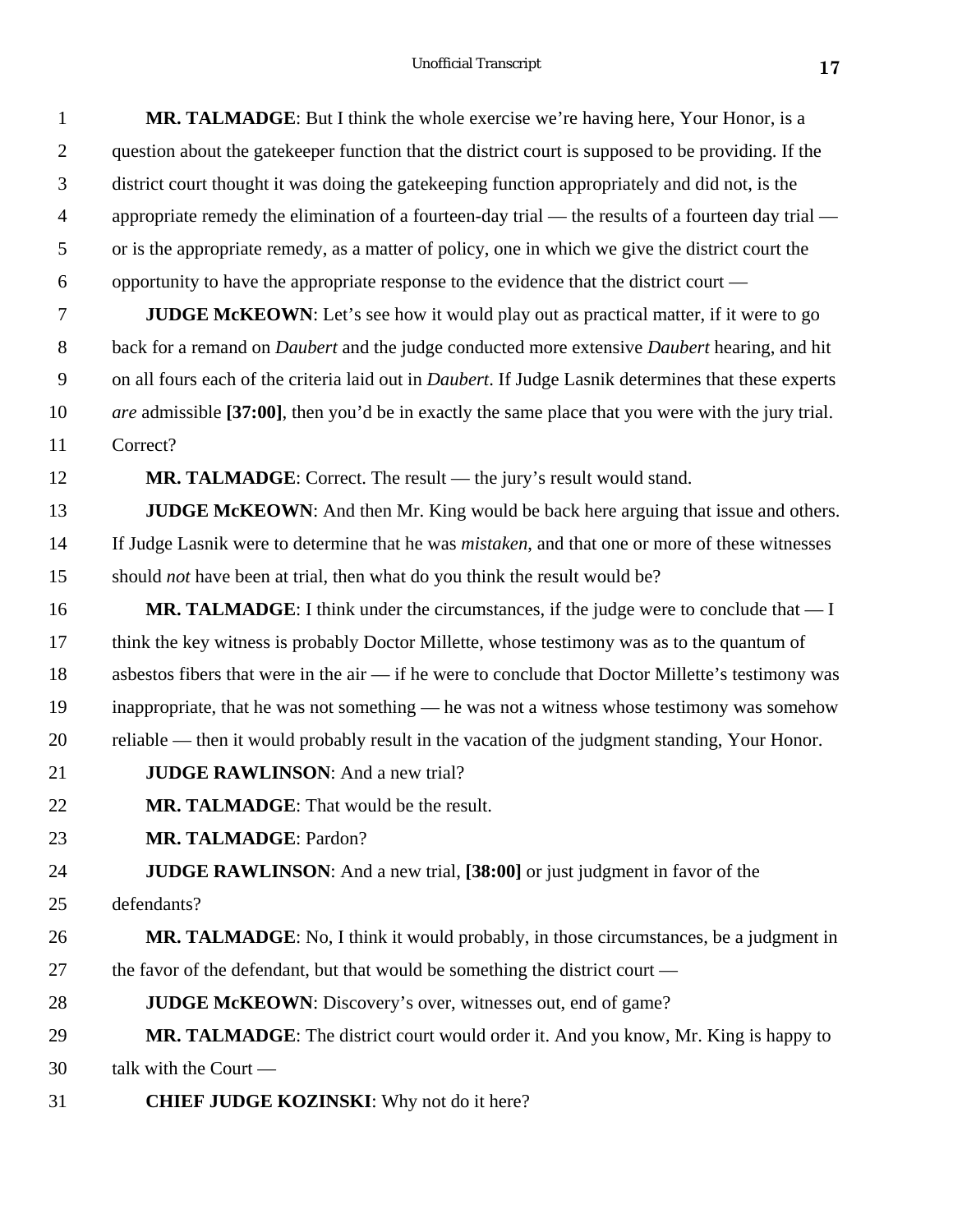**JUDGE McKEOWN**: Why not here?

**CHIEF JUDGE KOZINSKI**: Why not just do it here? I don't understand.

**MR. TALMADGE**: Because the —

 **CHIEF JUDGE KOZINSKI**: It's one thing if you're answer, had been, at that point, to get 5 the new trial — I'm not saying you should, but if that had been your answer — that's the answer I thought you would give — then I'd say, "well you know, there's reason." But if the answer is, "all the district court would do is what we can do here now," why not short-circuit a second appeal? Just do it!

**MR. TALMADGE:** But that's assuming, Your Honor, that the district court didn't feel that there was need for additional testimony, and that there might not be a need for a special master of something to assist in developing the validity of the scientific evidence. The point is, this is a matter that the district court should decide.

 **CHIEF JUDGE KOZINSKI**: What is there to indicate — I mean, this is **[39:00]** a question of whether or not this expert is or is not qualified under *Daubert*. What reason is there to speculate that the judge might need a special master? I mean this is really quite unusual. Why isn't this the kind of thing we look at, and we say *we* don't need a special master. It's pretty clear. One way another, we decide, and bam! We're done. Why prolong the agony?

**MR. TALMADGE:** Because, Your Honor, we talked about the district courts conducting 19 the gatekeeper function. The district courts having —

 **CHIEF JUDGE KOZINSKI**: And if the **[40:00]** district court had done that, then you'd be in that situation. But, the district court — I mean, again, I'm not saying how we're gonna decide 22 this, but assuming that we conclude the district court didn't do what it should have done — you're now no longer in the district court, you're now in the court of appeals. The district court 24 didn't do what it could have done, and should have done, and had a chance to do. And why isn't the appropriate way given the current state of the record and the current state of the proceedings, for us to do it ourselves?

 **MR. TALMADGE**: Because the district court's closer to the evidence. The district court is closer to having heard the trial testimony. The district court has had the benefit of that. That's — 29 Mr. King, as I said, is  $-$ 

 **CHIEF JUDGE KOZINSKI**: What does that have to do with the *Daubert* issue? **MR. TALMADGE**: Well, because it's something the United States Supreme Court in the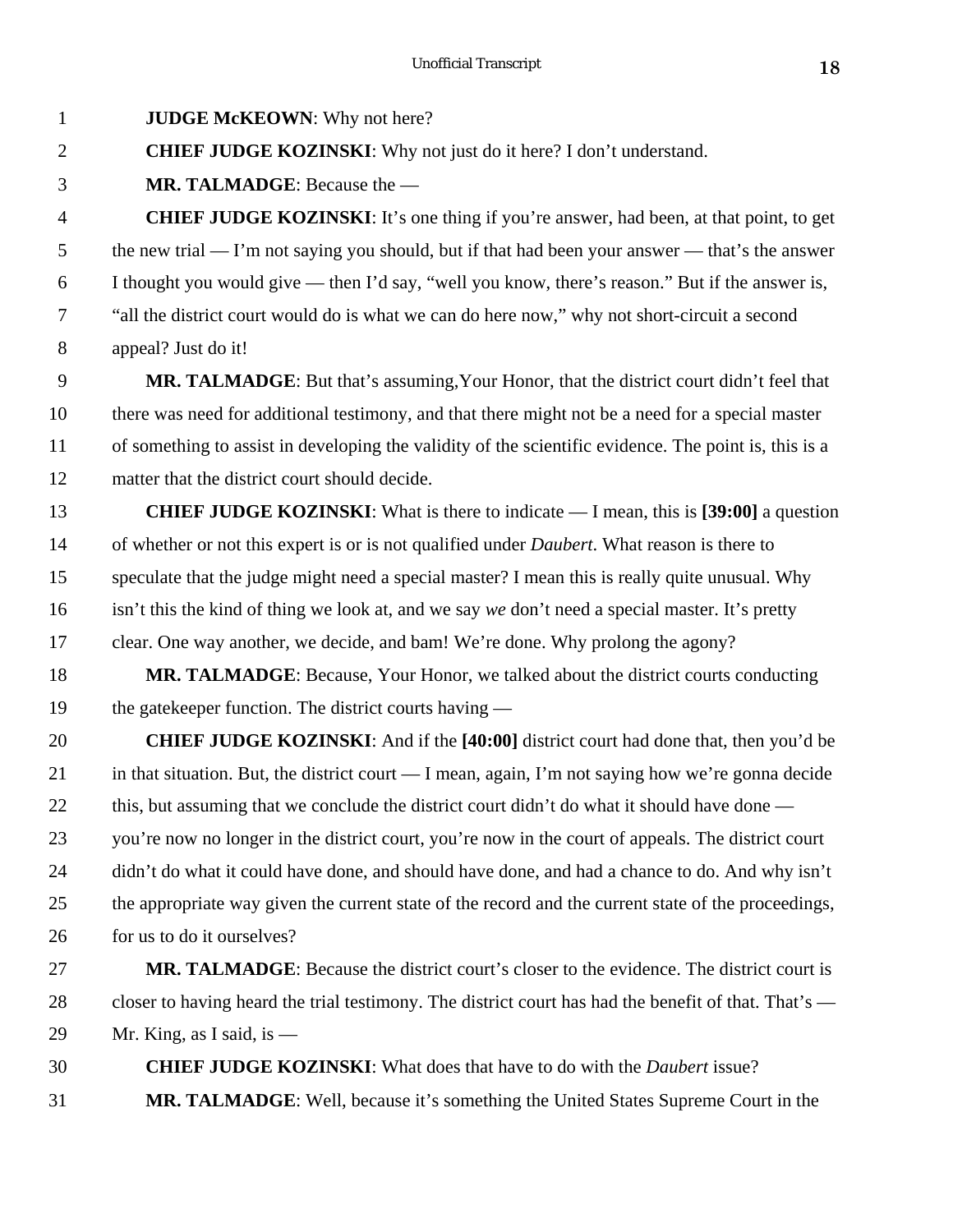*Unitherm* case, in a footnote, made explicit with respect to *Neely* and *Weisgram*. That this is

something that we should be cognizant of, that is, that the opportunity for the district court to

 have its input, even post-verdict, under circumstances like this being closer to the circumstances of the case.

 **JUDGE O'SCANNLAIN**: Counsel, do you agree that the record is closed, so to speak, in terms of what the trial judge, Judge Lasnik, would do if we went *that* way? In which case we could also look at that same record and decide it ourselves. Is there a difference?

**MR. TALMADGE:** Your Honor, I don't know what the district court would say in terms of the evidence that was adduced. But my suspicion —

**JUDGE O'SCANNLAIN:** But isn't it too late to add additional evidence at this point? **MR. TALMADGE**: Well, I mean on this gatekeeper function issue, I **[41:00]** don't think

 so. You don't have the benefit of the district court's complete rationale for the decision that the district court entered into —

**JUDGE RAWLINSON**: But isn't that the problem? That we don't have —

**MR. TALMADGE**: It is, but that's the validity of having a remand. That's why it's appropriate for a remand to occur. I mean —

**JUDGE NGUYEN**: It's not an all or nothing proposition, is it? Upon remand, the district court would then have the option to conduct the *Daubert* hearing anew, and he could say, "well under the factors set out by *Daubert*, I think this *portion* of the expert's testimony is sufficiently reliable, but yet there are other portions of his testimony that are without adequate foundation,  $21 \t so'' -$ 

**MR. TALMADGE**: Certainly —

**JUDGE NGUYEN:** — "now that I've conducted the hearing over again with regard to each witness, here's what they are and are not going to be allowed to testify to." I would think in that instance, unless he thinks that the evidence would be insufficient as a matter of law, that he would then permit a retrial and **[42:00]** the expert's testimony would then be narrowly circumscribed as the district court feels is appropriate."

**MR. TALMADGE**: I think that's exactly correct, Your Honor. And if I could point out, this Court has addressed these kinds of issues with —

 **CHIEF JUDGE KOZINSKI**: I'm sorry, but that's not the answer you gave to Judge McKeown's question.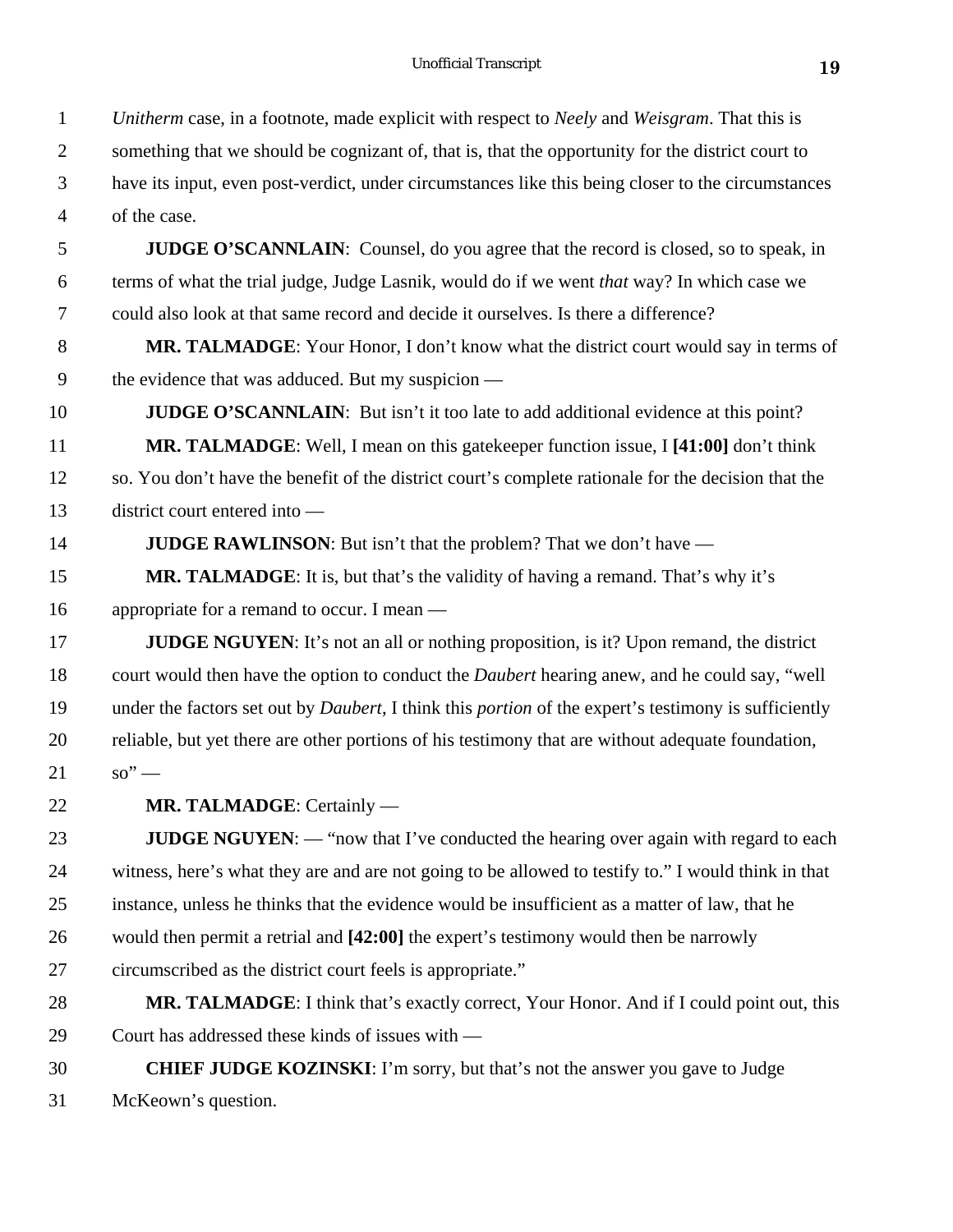| $\mathbf{1}$   | <b>JUDGE McKEOWN:</b> No you were                                                                              |
|----------------|----------------------------------------------------------------------------------------------------------------|
| $\overline{2}$ | <b>MR. TALMADGE:</b> Well, if the district court $-$                                                           |
| 3              | JUDGE McKEOWN: You said it would be over!                                                                      |
| $\overline{4}$ | <b>JUDGE RANDY SMITH:</b> You said it'd be over.                                                               |
| 5              | <b>MR. TALMADGE:</b> If the district court found that there was insufficient evidence to                       |
| 6              | support the jury's verdict as result of the district court's determination in <i>Daubert</i> , yeah, it would  |
| 7              | be over. But I think the question from Judge Nguyen was a question about whether the district                  |
| 8              | court judge, under these circumstances, could — would — necessarily find absolutely this way                   |
| 9              | or a particular way. The judge could come down on a number of ways on the four witnesses.                      |
| 10             | <b>JUDGE NGUYEN:</b> As I understand your testimony, counsel, this is a case where you're                      |
| 11             | essentially conceding is dependent on expert testimony, so if we were to remand the case and                   |
| 12             | Judge Lasnik decided [43:00] that he was wrong, and the testimony should <i>not</i> have been                  |
| 13             | admitted, then that's game over.                                                                               |
| 14             | <b>MR. TALMADGE:</b> I think that's right.                                                                     |
| 15             | JUDGE NGUYEN: But if there were still portions of the expert's testimony that would be                         |
| 16             | properly admissible upon a new review under <i>Daubert</i> , then <i>potentially</i> there could be a retrial. |
| 17             | Correct?                                                                                                       |
| 18             | <b>MR. TALMADGE:</b> I think that's correct. And the thing that —                                              |
| 19             | <b>CHIEF JUDGE KOZINSKI:</b> Any reason we can't do that? We can't look at it and say:                         |
| 20             | "Look, if all of it is out, it's out. If some of it stays in, we send it back for the district court to        |
| 21             | have a new trial if it choose to do that. Or we decide whether a new trial would be worthwhile."               |
| 22             | Any reason we can't do that?                                                                                   |
| 23             | MR. TALMADGE: Well, I think it's important to have those findings, Your Honor. The                             |
| 24             | district court here went through a <i>Daubert</i> analysis.                                                    |
| 25             | <b>CHIEF JUDGE KOZINSKI:</b> What findings?                                                                    |
| 26             | MR. TALMADGE: Pardon?                                                                                          |
| 27             | <b>CHIEF JUDGE KOZINSKI:</b> What findings?                                                                    |
| 28             | MR. TALMADGE: The findings from the district court as to the district court's analysis or                      |
| 29             | rationale for its determination with respect to the gatekeeper function as to these witnesses.                 |
| 30             | <b>JUDGE O'SCANNLAIN:</b> But if we have some concerns that the findings were not                              |
| 31             | adequate, where does that leave us?                                                                            |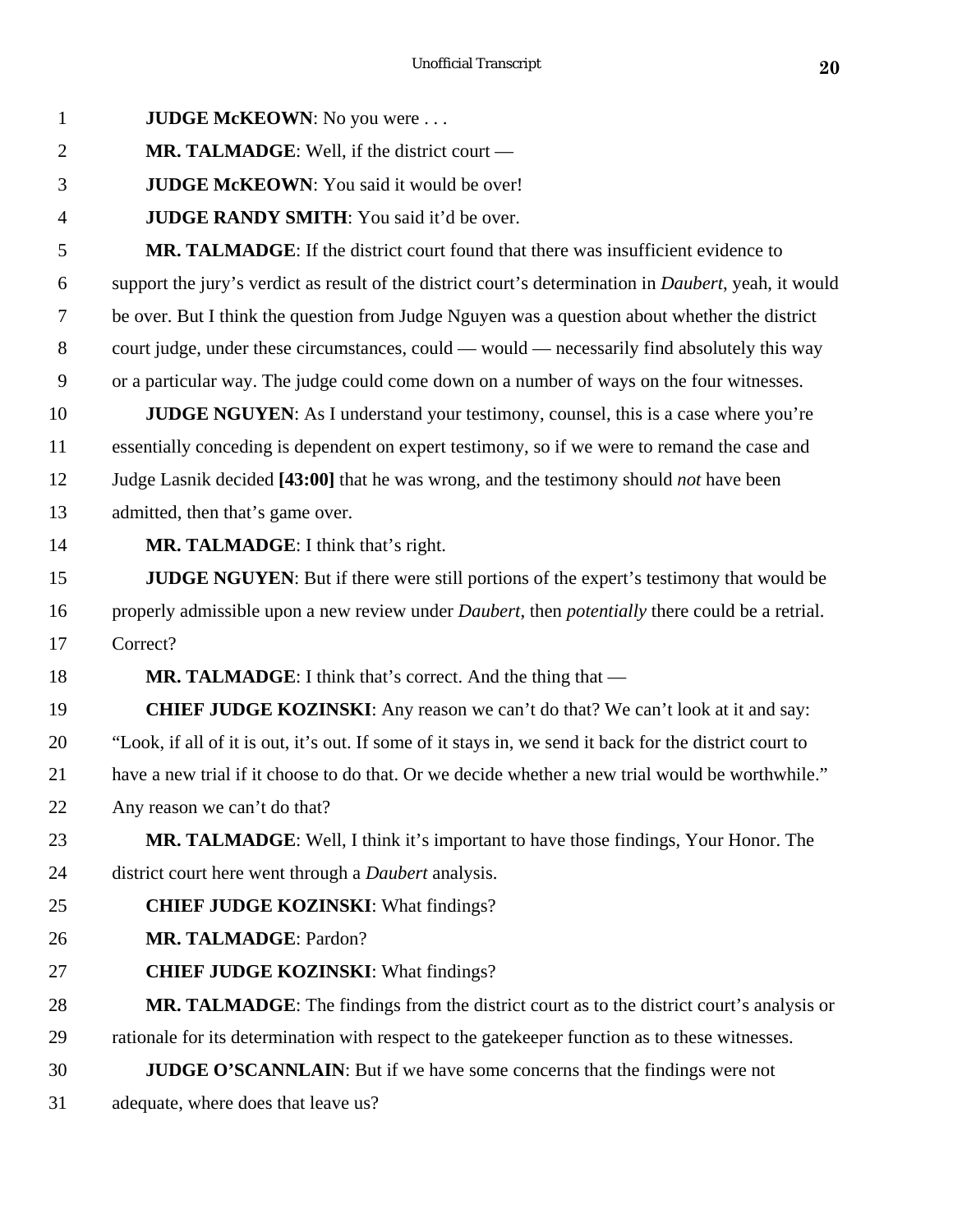|               | MR. TALMADGE: Well, [44:00] it leaves us in a position, or it leaves this Court in a             |
|---------------|--------------------------------------------------------------------------------------------------|
|               | position, Your Honor, where it needs to have some articulation from the district court as to how |
| $\mathcal{R}$ | it arrived at its conclusion.                                                                    |

 **JUDGE RANDY SMITH**: Why? Why can't we just automatically say: "Okay, you didn't give us enough; it's an abuse of discretion for failing to do it; and, therefore, we have a harmless-error review."? That's what we do in every other evidentiary decision.

 **MR. TALMADGE**: Well, Your Honor, I don't think you do that in every other evidentiary decision.

**JUDGE RANDY SMITH**: When don't we?

**MR. TALMADGE**: *Cordoba*.

 **JUDGE RANDY SMITH**: I read *Cordoba.* I'm still saying, when don't we? It seems to me that in every evidentiary decision, when we decide the district court has done it wrong, our next verse is not to send it back to have the district court tell us how they should have done it. Our next verse is to say: harmless error or not? And if it's harmless error, well, then we just affirm. If it isn't harmless error then we say, most generally, new trial, but since you say **[45:00]** we should grant judgment, we can grant judgment.

 **MR. TALMADGE**: But in *Cordoba*, Your Honor, you have a circumstance where the court had a per se rule with respect to polygraph evidence. You had a district court that *should* have been aware of this Court's position in *Amador-Galvan* with respect to eyewitness testimony and *Daubert*. It wasn't. It didn't conduct a *Daubert* analysis *at all*, in *Cordoba*.

 **JUDGE FLETCHER**: You, know I think there may be two possible layers of harmless- error analysis. One might be strictly confined to *Daubert*, that is to say, if there was an error in conducting the *Daubert* hearing, we remand, there's a new *Daubert* hearing, and the judge says, well, "I now conduct the hearing. The first error was that I didn't do it, didn't do my findings, 25 but now after having done it, I find the evidence is properly admitted so it was a harmless error." The second layer of harmless error is that some of that *Daubert* expert testimony, or all of it, *shouldn't* have come in, and then question is whether *that* was harmless. But there are two variations on harmless here. **[46:00]**

**MR. TALMADGE**: I think that may be correct, Your Honor. This is difficult set of circumstances, with all due respect to Judge Smith, in circumstances where you have remands take place — let's take a series of determinations by a trial court with respect to attorney fees. In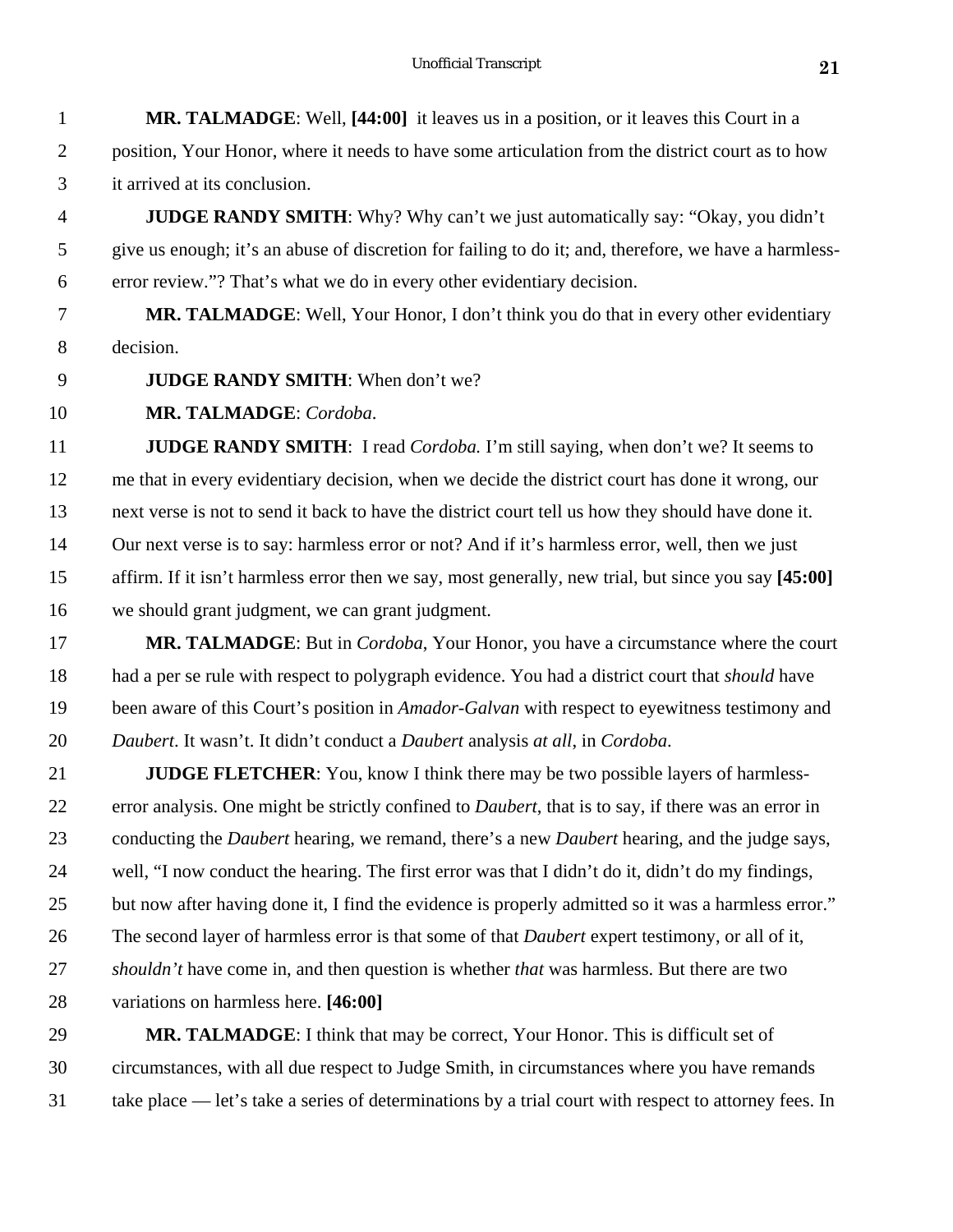many instances the court's gonna remand to the district court for the entry of findings of fact and conclusions of law, and the question of attorney fees, without invalidating the request made by

- the party for an award of attorney fees.
- **JUDGE RANDY SMITH**: But I have never found that to be in a *Daubert* situation **MR. TALMADGE**: It's not a *Daubert* situation, but it's analogous.

 **JUDGE RANDY SMITH**: I don't know that it's analogous. *Daubert* is an evidentiary situation, not a situation where I'm determining whether there's attorneys fees or not. That's why I'm posing the question. I don't *know* what to do, frankly, and I want you to help me. But it seems to me that *Daubert* is evidentiary, and I don't understand why we don't deal with it like every other evidentiary. And if, in fact, the district court had *not* allowed the testimony, then at **[47:00]** that point there's no way I can say one way or another, and I send it back and the district court does something. But if in fact the district court allows the testimony, and they testify to the full extent, I can make a determination as easy as he can whether it was good or it wasn't, and whether it was harmful or whether it wasn't, can't I?

 **MR. TALMADGE**: Well, in this particular case the judge did address a number of the elements of harmless error in any event. And the judge addressed, I would point out, not only the 17 witnesses that were — the expert witnesses that were presented by the plaintiffs, but also considered the expert witnesses presented by the defense. And that's something the defense wants you to lose sight of in this particular case.

 Dr. Samuel Hammer testified essentially to the same types of positions with respect to exposure as did Dr. Brodkin, the expert that was presented by the plaintiffs. Under the circumstances — and Judge Lasnik recounted this in his post-trial orders — **[48:00]** under the circumstances, there was no harm to the evidence coming in. The defense keeps wanting to tell you that what was being done by the plaintiffs below was, "every single fiber is causative; every single fiber is causative," and that's the nature of the testimony. Judge Lasnik specifically said no such testimony came in. Harmless error again, Your Honor.

 But no such testimony came in. That was not the essence of the testimony presented by the plaintiffs' expert witnesses, nor by the defense expert witnesses in this case. Notwithstanding all the fuzzing of the record that's being done by the defendants here, that was the nature of the argument that was presented to the district court. I think it's important for the district court, being on the ground dealing with those kinds of issues and being familiar with those kinds of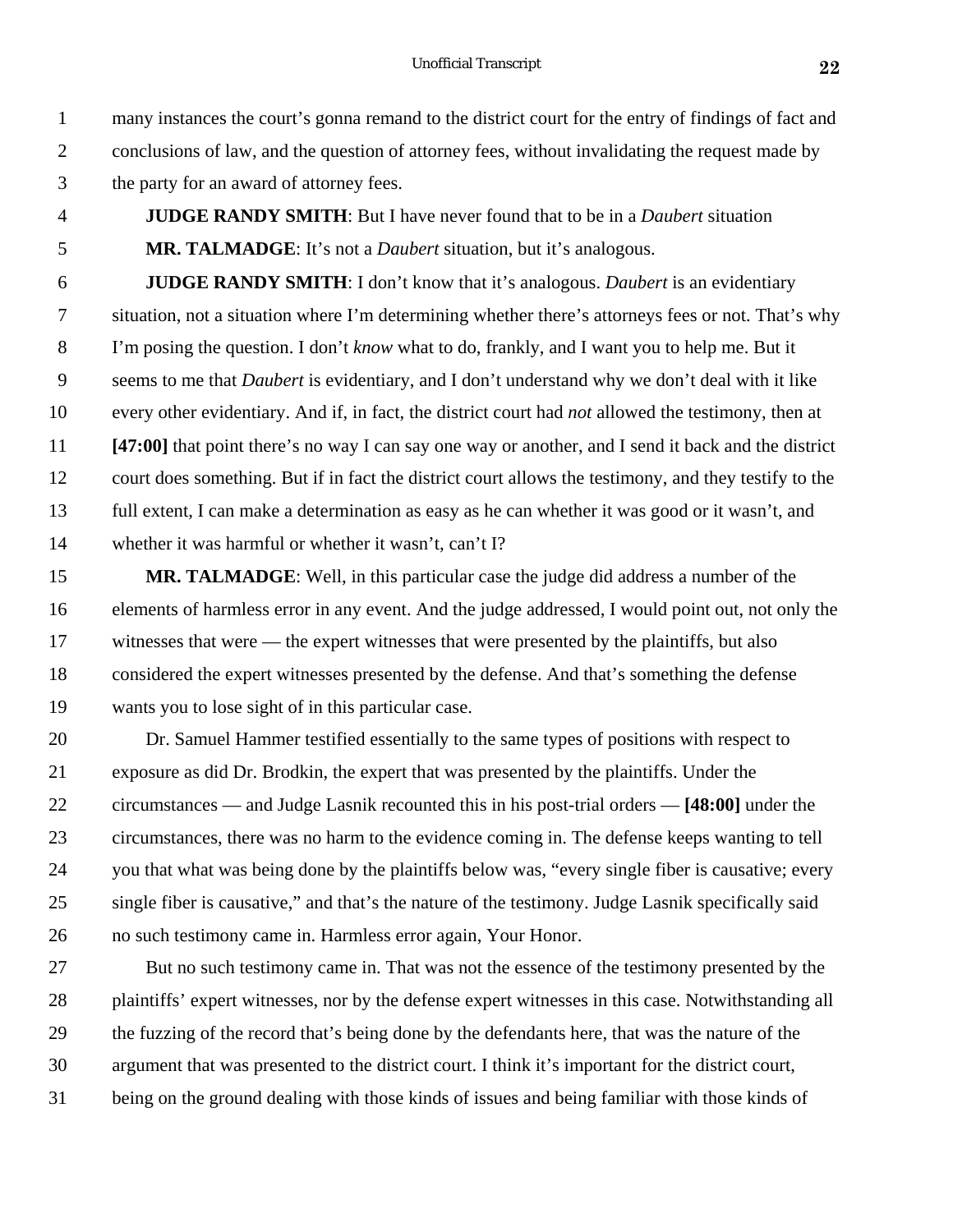matters, to have the opportunity to give a clearcut understanding of why the judge did what he did in connection with the four expert witnesses.

 And I note for the record as well, we don't have a lot of argument that's been presented by the defense with respect to Dr. Brody, **[49:00]** who's the cellular biologist. That testimony is not — we don't have a lot of argument about *that*. We have Dr. Brodkin, who testified essentially similarly to their own defense expert. The question was Dr. Millette, and the big argument is, "well did he conduct a laboratory test as opposed to a real-world test?"

 And the trial judge in this case made a specific notation in the record, in the post-trial orders, that you couldn't do a real-world test, because in the mills you don't have asbestos in dryer felts anymore. You don't have the opportunity to do destructive testing. He was under a limitation as to what he could do. And the defense's own expert on these issues also presented testimony from a laboratory. So when you talk about the glove box testing and all that stuff that you've heard from the defense, that was what the nature of that testimony was below.

 The point is. I think it's appropriate under the circumstances for the Court to give the district court here — **[50:00]** where the district court did an analysis under *Daubert*, if the Court concludes it was an inadequate analysis under *Daubert* — the opportunity to do the additional findings that would be appropriate for that analysis, and have that judge who's close to the record undertake that. That's the appropriate conclusion that the Court should have under these circumstances.

**JUDGE RANDY SMITH**: If you're through that issue, I'd like you to address one other issues, maybe.

**MR. TALMADGE**: Certainly, Your Honor.

 **JUDGE RANDY SMITH**: And that is about the — allowing the defendants, or allowing the plaintiff, to suggest that she just hopes she didn't break down, she was able to continue taking care of Henry and securing the proper things that she needed to take care of him. She just didn't want to be left destitute. Now, it's my understanding there were motions *in limine*, number nine, you requested that the defendants be barred from referring in a way **[51:00]** to any collateral source of income received by your client. And he granted it. The defendants requested that all the parties be prohibited from referring to the financial circumstances of either party. You agreed and he granted it. And then she comes in and starts talking about, "I don't want to be left destitute."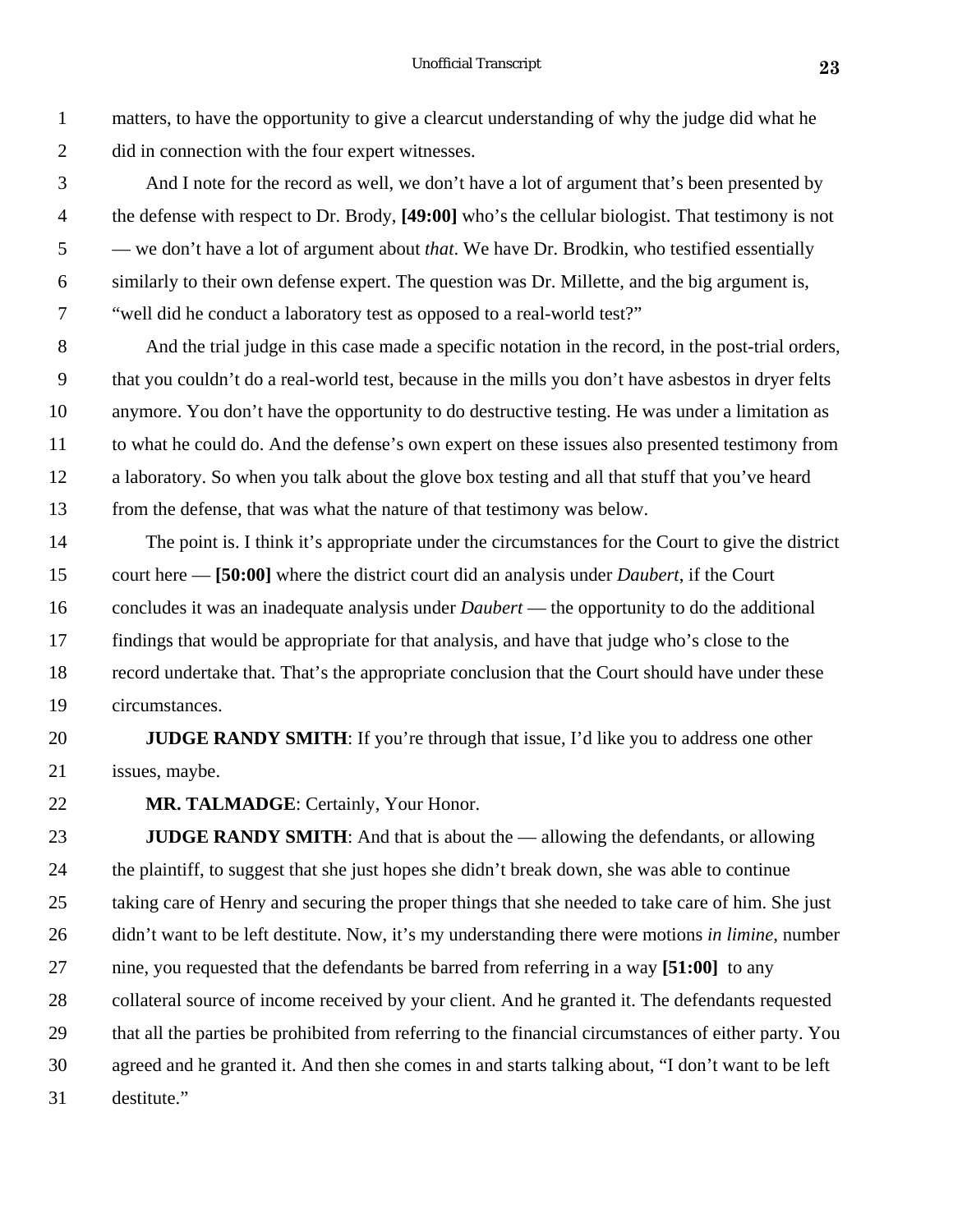Now, I know what the judge said on that, and I also know it's an abuse of discretion. But I

| $\overline{2}$ | also know that now I have in front of me that the normal verdict in this case is not even close to     |
|----------------|--------------------------------------------------------------------------------------------------------|
| 3              | what she got. Why is that not an abuse of discretion, when he's given two motions in limine, he        |
| $\overline{4}$ | said don't talk about source of income, and they then want to put in all the other income that she     |
| 5              | did get, and she argues I'm destitute.                                                                 |
| 6              | MR. TALMADGE: Well, Your Honor, let me point out a couple of things, I think, for the                  |
| 7              | record. And this is something again the defense has not talked about, of course. [52:00] First of      |
| 8              | all, they never objected to the testimony. No objection to the testimony. No request for a curative    |
| 9              | instruction from the district court. No cross-examination of Mrs. Barabin about these issues. So       |
| 10             | did they preserve the issue for review? I think not. In addition —                                     |
| 11             | <b>JUDGE RANDY SMITH:</b> You're saying that because they put in a motion in limine, said              |
| 12             | you can't talk about it, and you put in a motion in limine, said nobody can talk about what she        |
| 13             | did get, and the court has already granted that, and that testimony came up, that it's error for the   |
| 14             | district then — that it's okay for the district court then, to say I don't think she's opened the      |
| 15             | door? And they can't appeal that after two motions in limine?                                          |
| 16             | <b>MR. TALMADGE:</b> They didn't raise it, Your Honor, at the time.                                    |
| 17             | JUDGE RANDY SMITH: They did, in the motion in limine!                                                  |
| 18             | MR. TALMADGE: But they didn't object at the time the testimony was had. They waited                    |
| 19             | four days! Four days afterwards.                                                                       |
| 20             | JUDGE RANDY SMITH: They asked to put in testimony on their own about that, because                     |
| 21             | she'd broken the issue! [53:00]                                                                        |
| 22             | MR. TALMADGE: They didn't cross-examine her. They didn't cross examine her. They                       |
| 23             | didn't request a curative instruction. They didn't object. They waited four days post-testimony in     |
| 24             | which to raise the issue. And let me point out, as well, under Washington law — Washington has         |
| 25             | an unusual procedure where you have all these settlements that might take place as an offset to        |
| 26             | any verdict that might be had by the trier of fact. In this particular set of circumstances, there was |
| 27             | a substantial offset to the jury's verdict from these prior settlements. So in effect what they        |
| 28             | wanted to do was have a double opportunity to reduce the jury's verdict. They got the benefit of       |
| 29             | the offsets for all the settlements that occurred, which was the genesis for this testimony about      |
| 30             | collateral source, and they wanted to have the opportunity to get the jury to reduce the verdict by    |
| 31             | saying, "well look what she did; she's already, you know, she's" —                                     |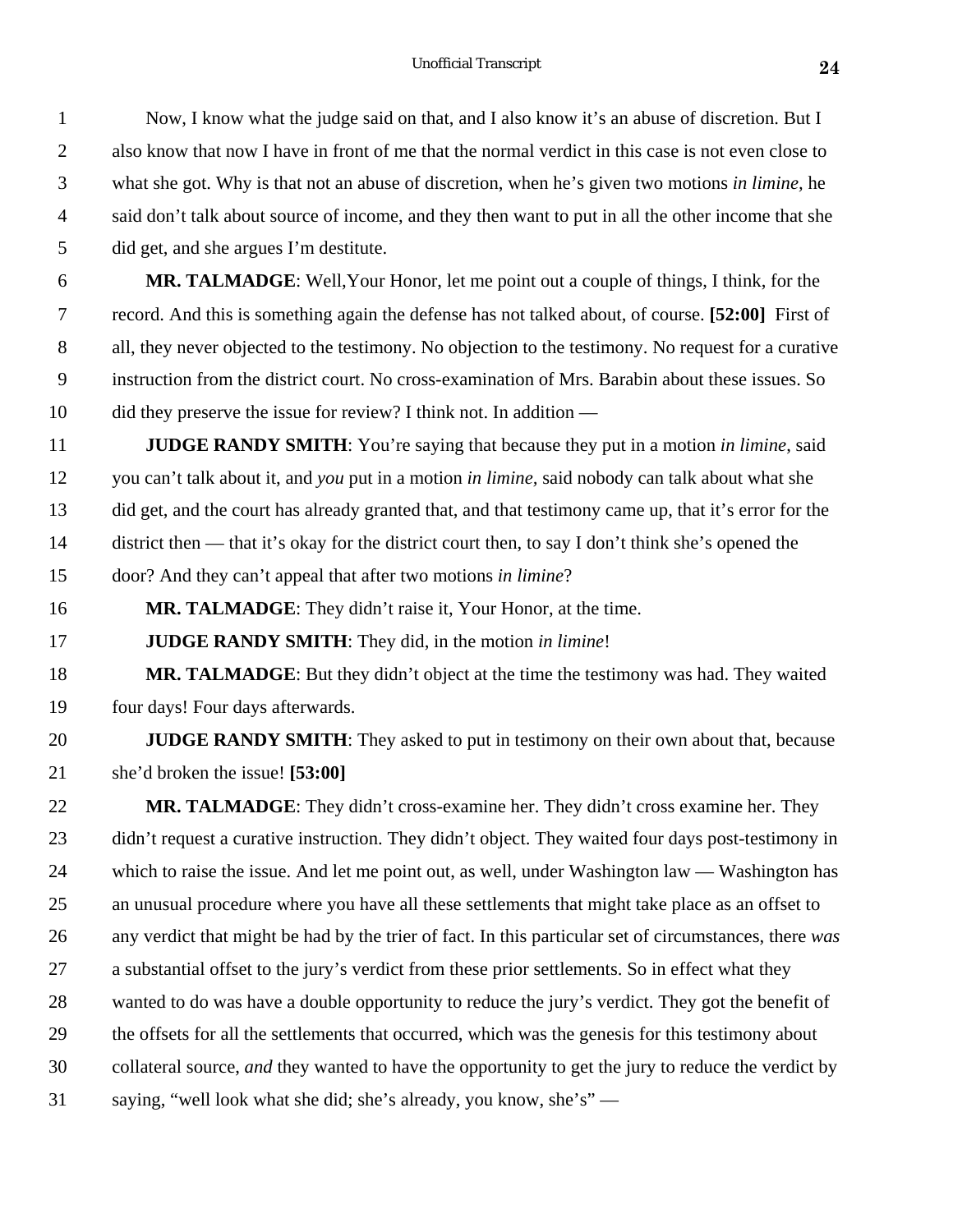| $\mathbf{1}$   | <b>JUDGE RANDY SMITH:</b> It seemed to me that that was just — what you were taking                  |
|----------------|------------------------------------------------------------------------------------------------------|
| $\overline{2}$ | advantage of as well, or at least your client — she was saying, "I didn't get any money, even        |
| 3              | though there'll be a reduction thereafter, [54:00] but I want a lot so that the reduction won't take |
| $\overline{4}$ | much out because I'm so destitute!"                                                                  |
| 5              | MR. TALMADGE: Well I think the point here, Your Honor, is they had an obligation to                  |
| 6              | preserve the error for review, they didn't and they had —                                            |
| 7              | <b>JUDGE TALLMAN:</b> In the face of your motion in limine, why wouldn't a rational defense          |
| $8\,$          | attorney have not cross-examined, because to do so would have violated the court's ruling on         |
| 9              | your motion in limine?                                                                               |
| 10             | MR. TALMADGE: Why wouldn't a rational defense counsel have raised an objection                       |
| 11             | immediately to the testimony, Your Honor?                                                            |
| 12             | <b>JUDGE McKEOWN:</b> It might have, but is it required?                                             |
| 13             | MR. TALMADGE: I think it is Your Honor.                                                              |
| 14             | JUDGE TALLMAN: Under our caselaw -                                                                   |
| 15             | <b>JUDGE McKEOWN: Under our caselaw?</b>                                                             |
| 16             | MR. TALMADGE: Even with a motion in limine.                                                          |
| 17             | <b>JUDGE McKEOWN</b> : Even with a motion in limine? So it's like the motion in limine goes          |
| 18             | out the door?                                                                                        |
| 19             | MR. TALMADGE: No, I think you have an obligation — you have an obligation to raise                   |
| 20             | that issue, to preserve the issue for review. But again, let me point out, when we talk collateral   |
| 21             | source here, they want a double opportunity. They want the opportunity to reduce the jury's          |
| 22             | verdict <i>and</i> they want the opportunity to get the benefit of these offsets that Washington law |
| 23             | affords, so it would be a double reduction that would be unfair.                                     |
| 24             | <b>JUDGE FLETCHER:</b> Help me out a little here. Review the [unintelligible]. What was the          |
| 25             | question [55:00] that led her to say — or what was the question that preceded her saying — "I        |
| 26             | don't want to be left destitute." Was the question, "you want to be left destitute?"                 |
| 27             | MR. TALMADGE: No.                                                                                    |
| 28             | <b>JUDGE FLETCHER:</b> Or was it some other question? [Laughter.]                                    |
| 29             | MR. TALMADGE: It was nothing, nothing that explicit, Your Honor. It was a very general               |
| 30             | question, and she volunteered the statement as I recall. I don't have that with me right at the      |
| 31             | counsel — at the rostrum. It was something that was a very general question and she volunteered      |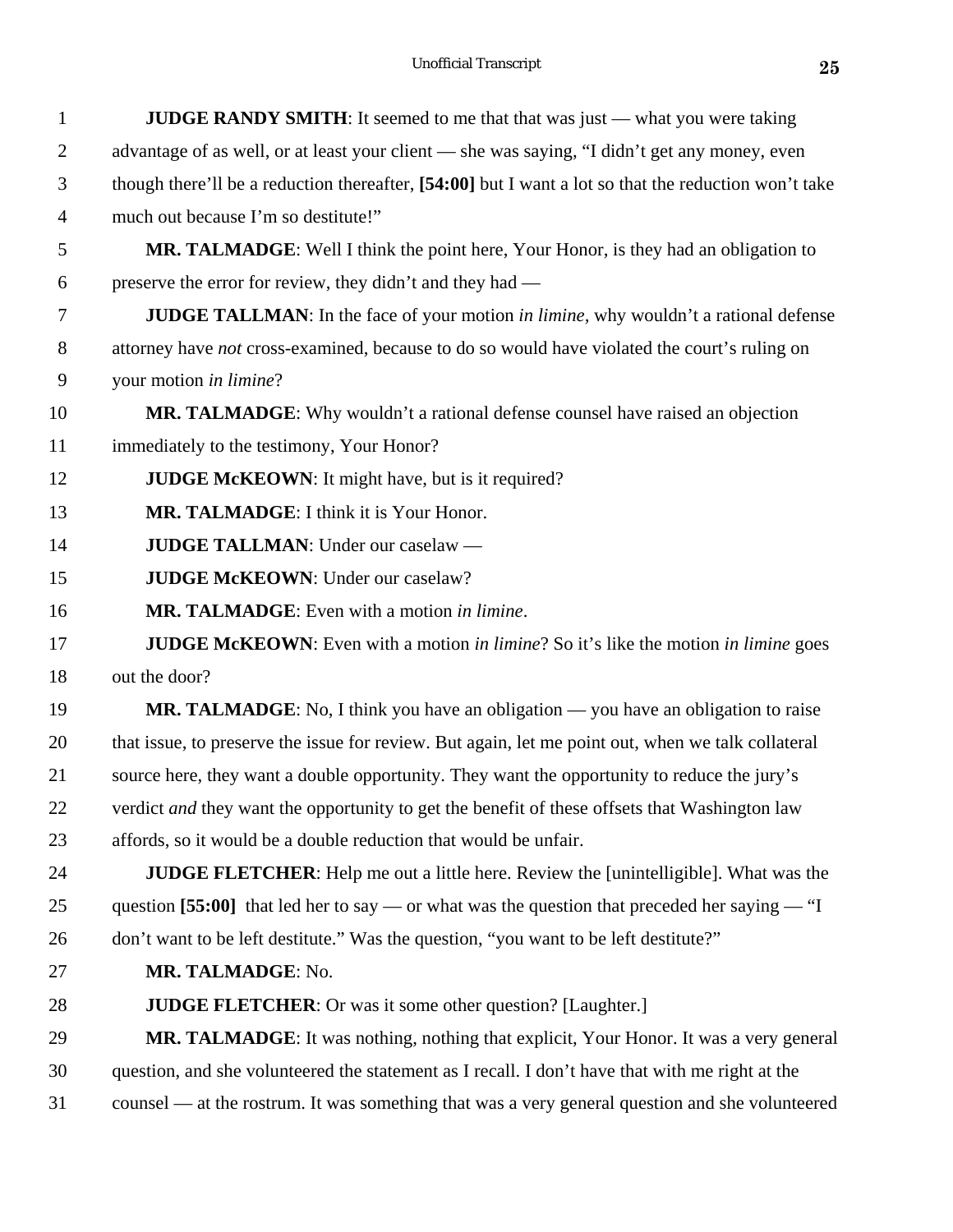| $\mathbf{1}$   | that statement.                                                                                      |
|----------------|------------------------------------------------------------------------------------------------------|
| $\overline{2}$ | <b>CHIEF JUDGE KOZINSKI:</b> Okay, thank you.                                                        |
| 3              | <b>CHIEF JUDGE KOZINSKI:</b> You have about five minutes, Mr. King.                                  |
| $\overline{4}$ | MR. KING: Thank you, Your Honor.                                                                     |
| 5              | <b>CHIEF JUDGE KOZINSKI:</b> Five minutes and change.                                                |
| 6              | <b>MR. KING:</b> Let me address this issue — the collateral source issue. Basically, you're told,    |
| 7              | "yeah, it's a problem, but we didn't raise it." That's not correct. I'm surprised. See page 63 of    |
| 8              | our brief. RT 111 and 1112. The ruling had been violated. The evidence was in. We asked to put       |
| 9              | in the counterevidence, you know, let's be fair here. And we were told, "no." Now — [56:00]          |
| 10             | <b>JUDGE BYBEE:</b> Did you object at the time?                                                      |
| 11             | MR. KING: No.                                                                                        |
| 12             | <b>JUDGE BYBEE:</b> You didn't object contemporaneous with her statement.                            |
| 13             | MR. KING: Exactly. It's his wife. I mean my gosh. We're not going to do that! We're                  |
| 14             | entitled to rely on a clear motion in limine, and so we then said, "okay look, it's in now give us   |
| 15             | this offset" and we're told, "no." The door had been opened and then it's slammed shut in our        |
| 16             | faces by the judge.                                                                                  |
| 17             | The key — I wanna quote something from counsel's argument, because you have an                       |
| 18             | incredibly important admission here. The key witness is Dr. Millette. If he's not — if he's found    |
| 19             | not reliable, you're gonna vacate the judg — the district court's gonna vacate the judgment and      |
| 20             | grant judgment as a matter of law to the defendant. I think I've got that right. That is my point.   |
| 21             | This is not so complicated a <i>Daubert</i> case. You have the fact that Dr. Brodkin says you can't  |
| 22             | count exposures over ambient range. The only witness they offered to prove release in excess of      |
| 23             | ambient range was Dr. Millette. Dr. Millette is unreliable in his testimony. [57:00] Dr. Millette    |
| 24             | doesn't have fit with his testimony. Dr. Millette should never have been heard by this jury.         |
| 25             | Now, Judge Kozinski, you then ask, well, why don't we just short circuit this and do it right        |
| 26             | here? Exactly right. And you did that in <i>Daubert</i> . We had related questions from Judge Nguyen |
| 27             | and Judge O'Scannlain, and both of you asked a couple of different points —                          |
| 28             | <b>CHIEF JUDGE KOZINSKI:</b> I did a lot of things in — we did a lot of things in <i>Daubert</i> .   |
| 29             | [Laughter.]                                                                                          |
| 30             | MR. KING: You did a lot of things in <i>Daubert</i> , that's true! You did a lot of things in        |
| 31             | Daubert. Point made. I concede that!                                                                 |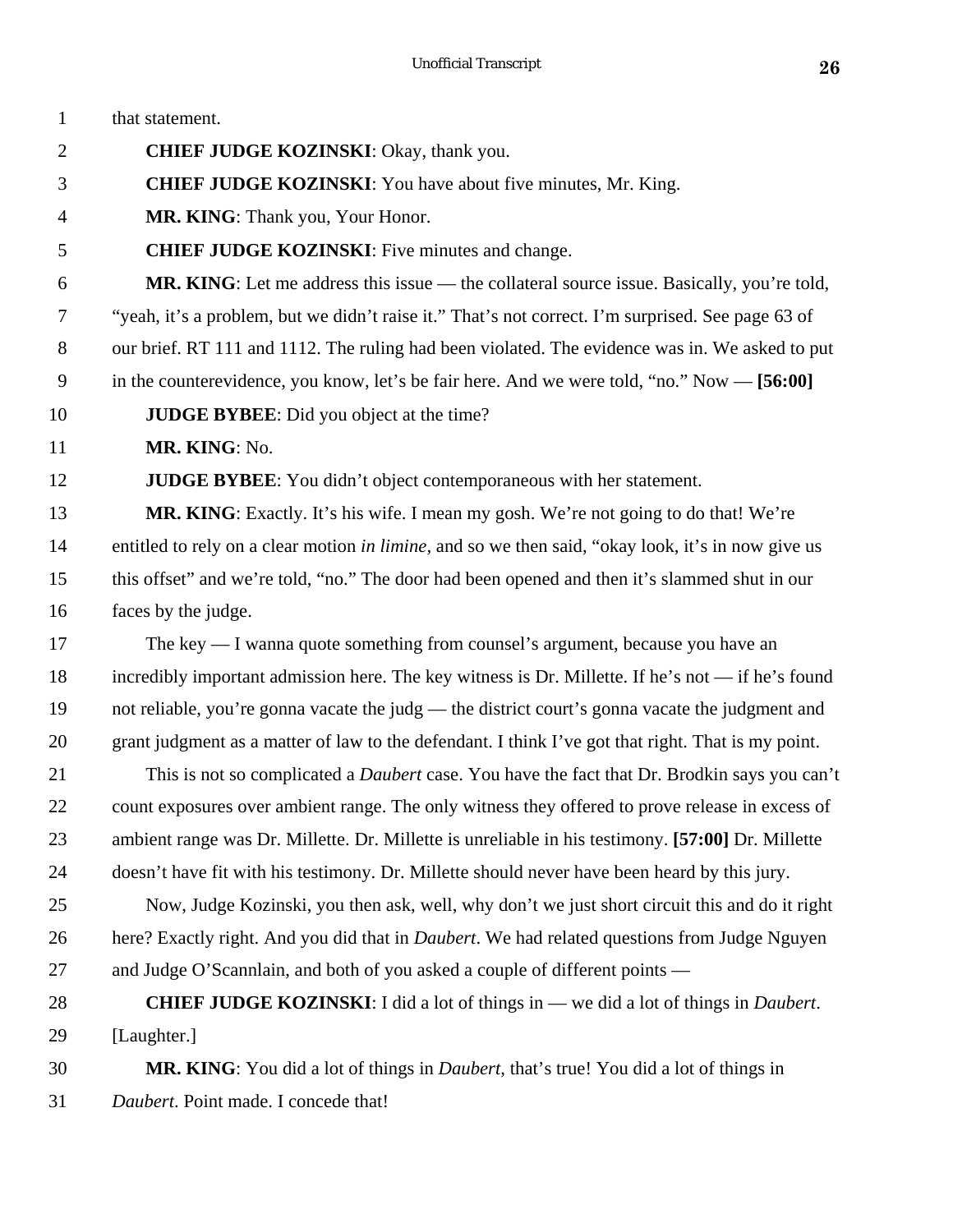## **CHIEF JUDGE KOZINSKI**: Some right, some wrong . . . [Laughter.]

- **JUDGE McKEOWN**: Don't go there. [Laughter.]
- **MR. KING**: The question was asked —

## **JUDGE RANDY SMITH**: All right; we were just *found* wrong!

 **MR. KING**: Well, that was the first time around. On the remand, everything went fine. Now, do you agree, you're asked, that the record is complete on these *Daubert* issues. You know, you never got told, "oh no there are gaps, there are problems, we need to go back, we need to do more things." You're told, "well, the judge might decide we need a special master." What is this about this that the judge might decide we need a special master? This is the case as Judge Nguyen, **[58:00]** you said, depended on the experts, and if they're out, it's game over. And he said yes to that, too! And then, so, we have the question again, "well why can't we do this?" You *can*, and it's not going to be that difficult, because it *is* going to be Dr. Millette. You decide Dr. Millette is out, this case is over! Now —

# **JUDGE FLETCHER**: Dr. Millette is not the mail order Ph.D. Dr. Millette strikes me as a close question.

 **MR. KING**: No, and here's why he's not. Because Dr. Millette was the developer of the very protocol he didn't follow, which means you don't have extrapolatibility. Not only that, the Michigan state tests and the RG — the Michigan state tests, which do it at a pilot plant, confirm it's not extrapolatible. This is the *Schudel* case. It's controlling. If you've got an opinion which is based on data which has extrapolation problems, and there is not a demonstration that it's appropriate to extrapolate, nonetheless, to the facts of the case at hand, it's out.

 And Dr. Millette **[59:00]** has so many problems. He's got — he tests with dryer felts. He tests with a zero humidity environment. He blasts away at the poor felt piece at a rate a worker would — you know, if a worker did that in a blow down, it would be 10,000 hours! He does it at a perpendicular angle when you're supposed to shoot across it. And by the way, he admitted at trial that, "well yes if, you shoot across it, you're not going to release very much." He has so many problems. I don't think that's going to be a close call.

- **JUDGE NGUYEN**: Why, why you know, those problems are pretty typical in the battle of the experts.
- **MR. KING**: I agree they're typical.

**JUDGE NGUYEN**: But why aren't those questions of weight, not admissibility?